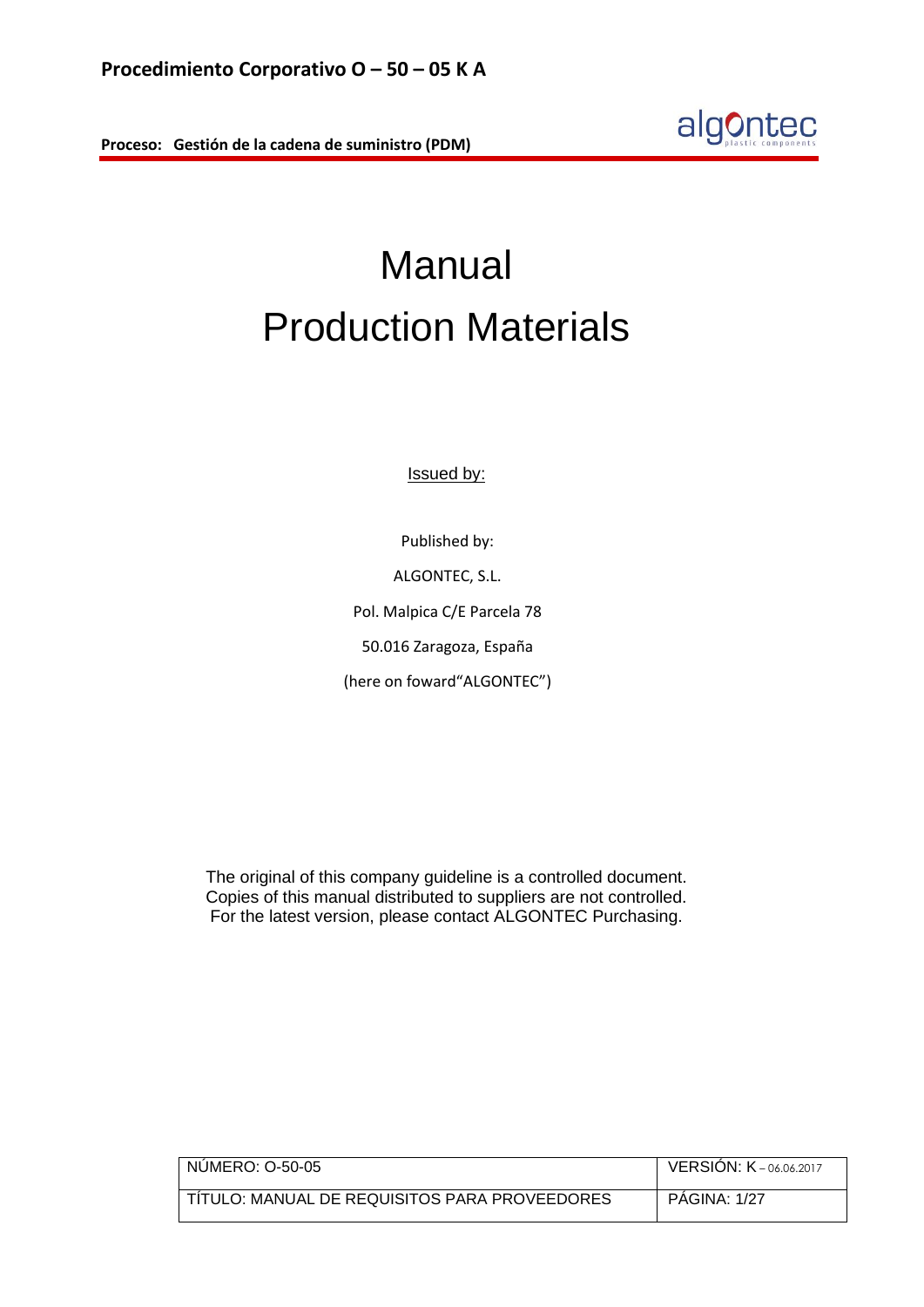

# **Table of contents**

| <b>Object</b> |                       |                                                     | 4                     |
|---------------|-----------------------|-----------------------------------------------------|-----------------------|
|               |                       | <b>Scope of application</b>                         | 4                     |
|               | <b>General issues</b> |                                                     | 4                     |
|               |                       | <b>Suppliers' responsibilities</b>                  | 5                     |
| 4.1           |                       | Quality of products and services                    | 5                     |
| 4.2           |                       | <b>Technical documentation</b>                      | 5                     |
| 4.3           |                       | <b>Quality system</b>                               | 5                     |
| 4.4           |                       | Supplier release and qualification of new suppliers | 6                     |
| 4.5           |                       | Qualification of strategic suppliers                | 6                     |
| 4.6           |                       | Integration of ALGONTEC customers                   | 7                     |
| 4.7           |                       | Administrative regulations                          | 7                     |
| 4.8           |                       | Environmental requirements                          | $\overline{7}$        |
| 4.9           |                       | Substances / IMDS                                   | 7                     |
|               | 4.10 Warranty         |                                                     | 8                     |
|               |                       | 4.11 Sustainability, a global principle             | 8                     |
|               | <b>Requirements</b>   |                                                     | 9                     |
| 5.1           |                       | Inquiry / Quotation                                 | 9                     |
|               | 5.1.1                 | Direct contacts with the automobile manufacturer    | 9                     |
|               | 5.1.2                 | Cost reduction program                              | 9                     |
|               | 5.1.3                 | Order / delivery plan                               | 9                     |
| 5.2           |                       | Requirements prior to serial production             | 9                     |
|               | 5.2.1                 | Quality planning                                    | 9                     |
|               | 5.2.2                 | Development                                         | 11                    |
|               | 5.2.3                 | Sampling and initial samples release                | 11                    |
|               |                       | NÚMERO: 0-50-05                                     | VERSIÓN: K-06.06.2017 |
|               |                       |                                                     |                       |

TÍTULO: MANUAL DE REQUISITOS PARA PROVEEDORES | PÁGINA: 2/27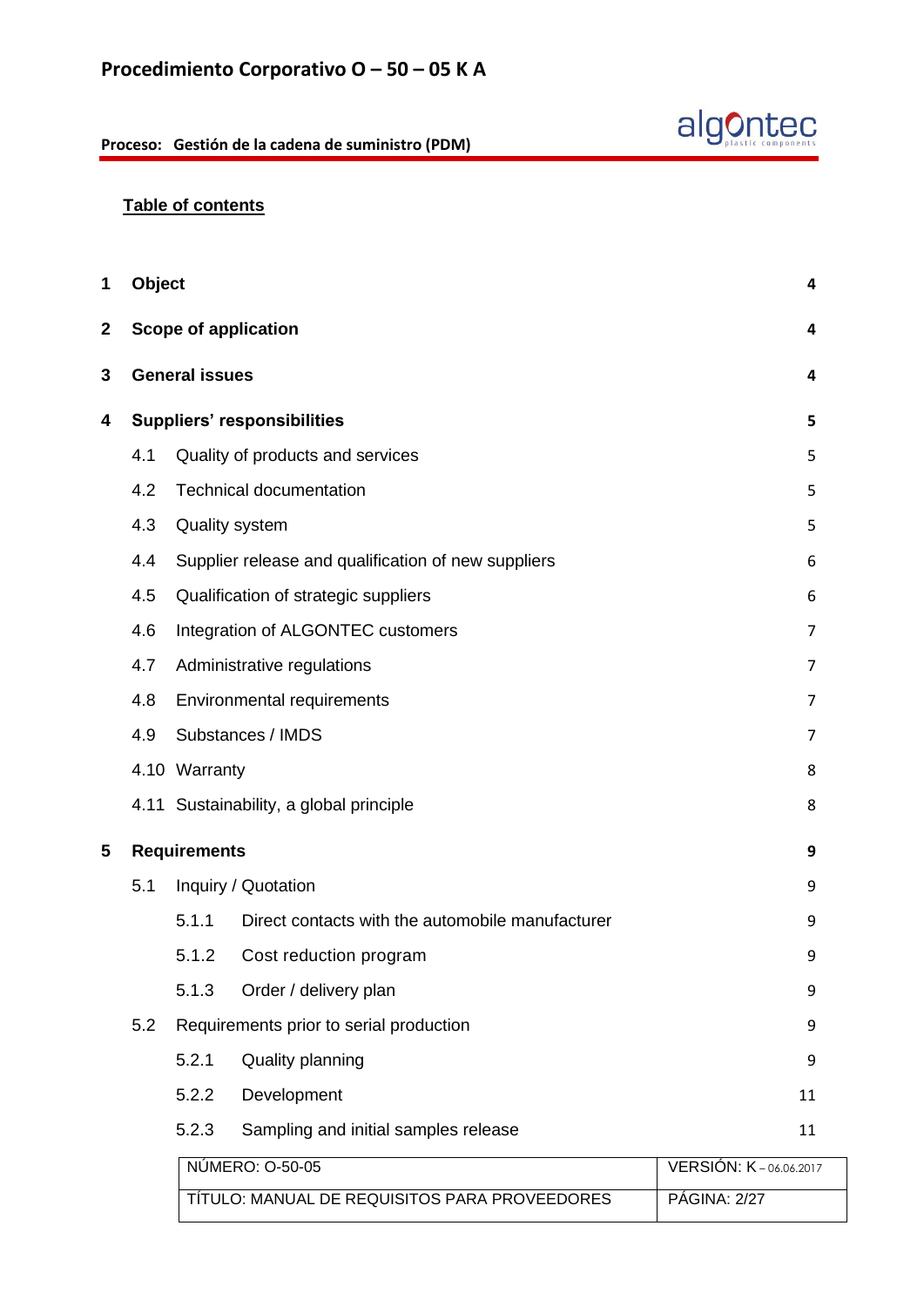# **Procedimiento Corporativo O – 50 – 05 K A**

|     |              | Proceso: Gestión de la cadena de suministro (PDM)  |    |
|-----|--------------|----------------------------------------------------|----|
|     |              |                                                    |    |
|     | 5.2.4        | <b>Technical modifications</b>                     | 13 |
| 5.3 |              | Requirements during serial production              | 14 |
|     | 5.3.1        | <b>Quality assurance</b>                           | 14 |
|     | 5.3.2        | Identification                                     | 15 |
|     | 5.3.3        | Long-term supplier declaration                     | 16 |
|     | 5.3.4        | Packing                                            | 17 |
|     | 5.3.5        | Call-offs                                          | 17 |
|     | 5.3.6        | Advance shipping notice                            | 17 |
|     | 5.3.7        | Electronic data exchange                           | 18 |
|     | 5.3.8        | General requirements for delivery of raw materials | 18 |
|     | 5.3.9        | Delivery quality                                   | 18 |
|     | 5.3.10       | Special receiving goods conditions                 | 19 |
|     | 5.3.11       | Corrective actions                                 | 19 |
|     | 5.3.12       | Invoices                                           | 19 |
| 5.4 | <b>Risks</b> |                                                    | 20 |
|     | 5.4.1        | Labor disputes                                     | 20 |
|     | 5.4.2        | Other disturbances                                 | 20 |
| 5.5 |              | Spare-parts supply                                 | 20 |
| 5.6 |              | Solution of disputes                               | 21 |
| 5.7 |              | Confidentiality / Nondisclosure                    | 21 |
| 5.8 |              | Gifts and gratifications                           | 21 |
|     | References   |                                                    | 21 |

| NUMERO: 0-50-05                               | <b>VERSION: <math>K</math></b> – 06.06.2017 |
|-----------------------------------------------|---------------------------------------------|
| TITULO: MANUAL DE REQUISITOS PARA PROVEEDORES | <b>PAGINA: 3/27</b>                         |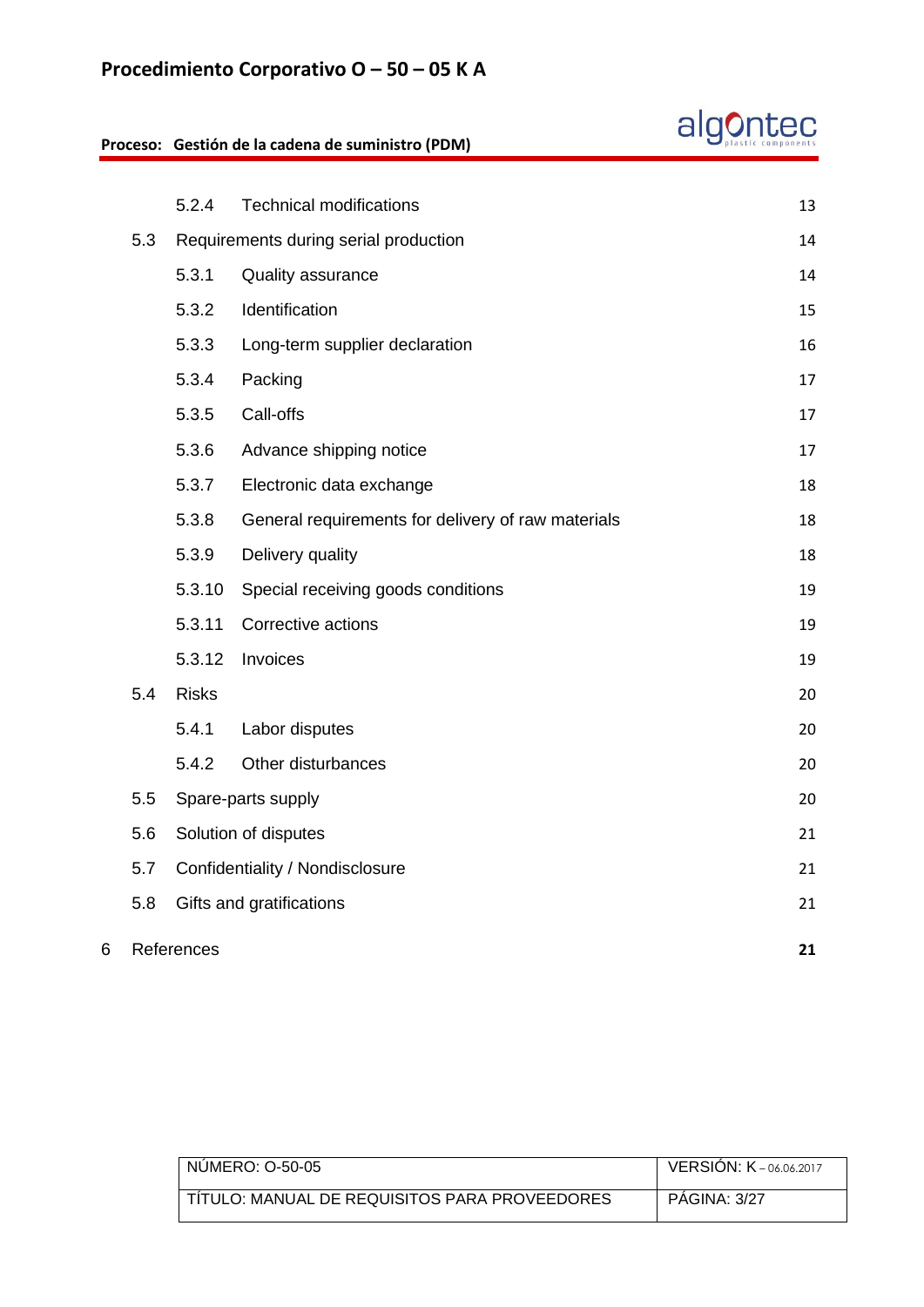

#### **1 OBJECT**

The basis for ALGONTEC's performance capacity is the quality of products, which is in large part influenced by the quality of delivered products. Therefore, quality capability of suppliers and control of all processes in the chain of delivery are decisive criteria for the ALGONTEC's purchasing decision.

The present manual defines requirements for suppliers. The requirements defined in this manual are supposed to ensure that suppliers possess the capacity to correspond to ALGONTEC Standards and commit themselves to continuous improvement of their processes and quality performance.

# **2 SCOPE OF APPLICATION**

The present manual refers to all production materials acquired by ALGONTEC. The group of production materials is sub-divided into three sub-groups.



Requirements for supplier and product qualification differ for the individual sub-groups.

Supplier requirements will be stipulated by ALGONTEC on their own behalf as well as on behalf of all sites and module centers associated with ALGONTEC.

# **3 GENERAL ISSUES**

The requirements mentioned must be observed in addition to individual regulations in the technical documentations (drawings, technical conditions, specification, etc.), all requirements specified in the order, and all other instructions therein contained.

ALGONTEC Preserves the right to revise this manual at any time as necessary. The modifications by ALGONTEC will be binding and mandatory for the Supplier from the date of receipt of the notification with the changes sent by ALGONTEC.

| NUMERO: 0-50-05                                 | <b>VERSION: K-06.06.2017</b> |
|-------------------------------------------------|------------------------------|
| I TÍTULO: MANUAL DE REQUISITOS PARA PROVEEDORES | <b>PAGINA: 4/27</b>          |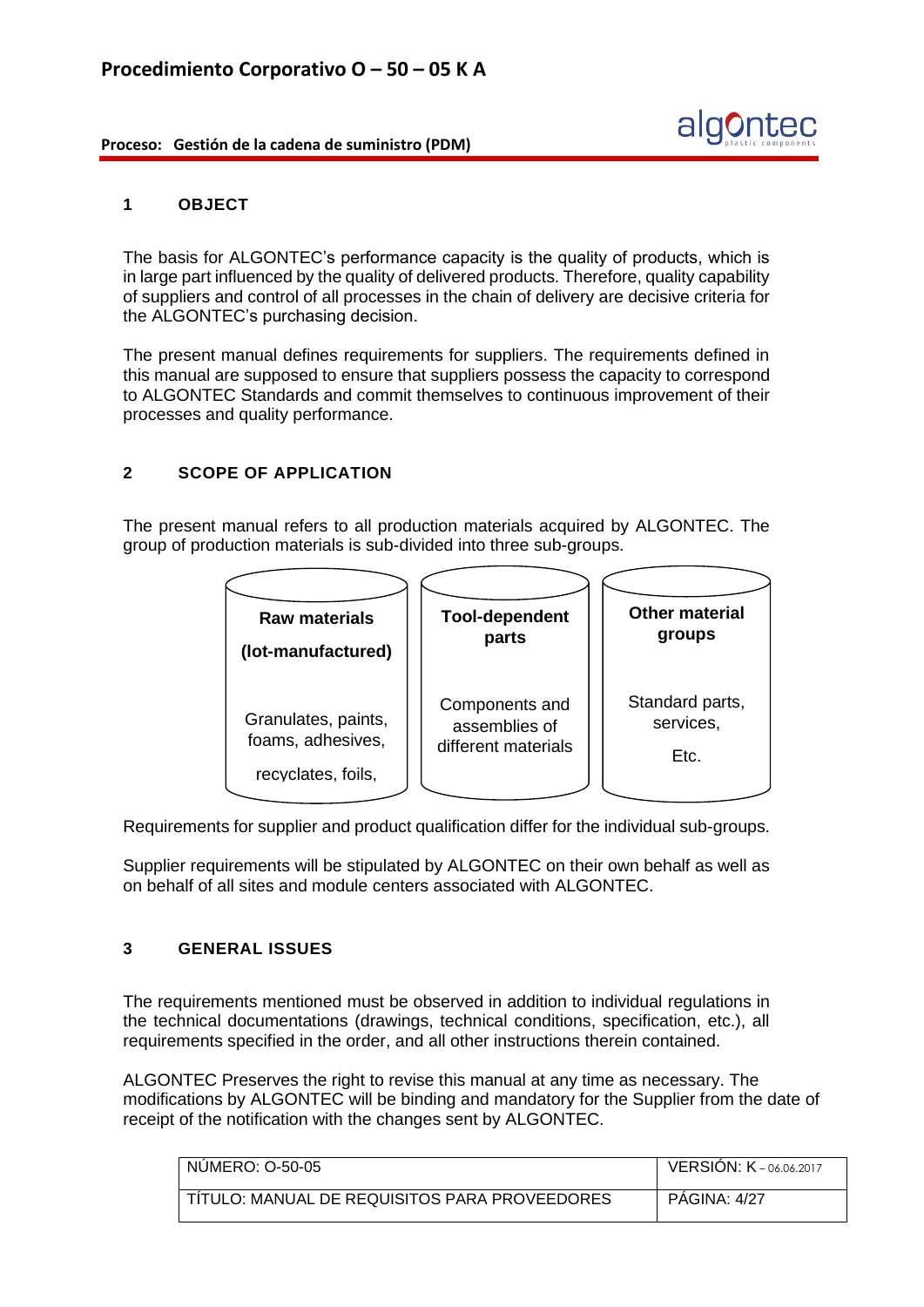

Acceptance of this manual is a condition for the conclusion of a contractual agreement between SUPPLIER and ALGONTEC.

Specific requirements for production materials are established in part-specific specifications. Acceptance of these specifications is also a condition for the conclusion of a contractual agreement between SUPPLIER and ALGONTEC.

If there should be a contradiction between the requirements of the technical documentation and the present manual, the technical documentations will be decisive.

#### **4 SUPPLIERS' RESPONSIBILITIES**

Working bases are the technical, financial, qualitative and deadline targets that were coordinated across the company and agreed upon with the supplier on the basis of inquiry documents.

# 4.1 QUALITY OF PRODUCTS AND SERVICES

Suppliers have complete responsibility for the quality of their products and services. ALGONTEC follows a zero-error strategy. In part-specific purchased-parts specifications and quality agreements the pertaining individual actions will be substantiated.

#### 4.2 TECHNICAL DOCUMENTATION

Suppliers are responsible for understanding and observing the technical documents (drawings, CAD data, and specifications) as well as other technical stipulations. In case of doubts, the supplier will contact the responsible employee in Purchasing. It is expected that the supplier will clarify all open questions already in the product-planning stage.

All modifications of technical specifications will require the written authorization by ALGONTEC. Any oral agreements will be inadmissible.

#### 4.3 QUALITY SYSTEM

The supplier's obligation to deliver fault-free products must be ensured by means of a contemporary and effective QM system which will implement the zero-fault principle in the product development and manufacturing process. Emphasis must be given to faultprevention instead of fault-detecting procedures. This procedure will increase productivity and permit continuous improvement of quality, benefitting both supplier and ALGONTEC jointly.

| NUMERO: 0-50-05                               | <b>VERSION: K</b> -06.06.2017 |
|-----------------------------------------------|-------------------------------|
| TITULO: MANUAL DE REQUISITOS PARA PROVEEDORES | <b>PAGINA: 5/27</b>           |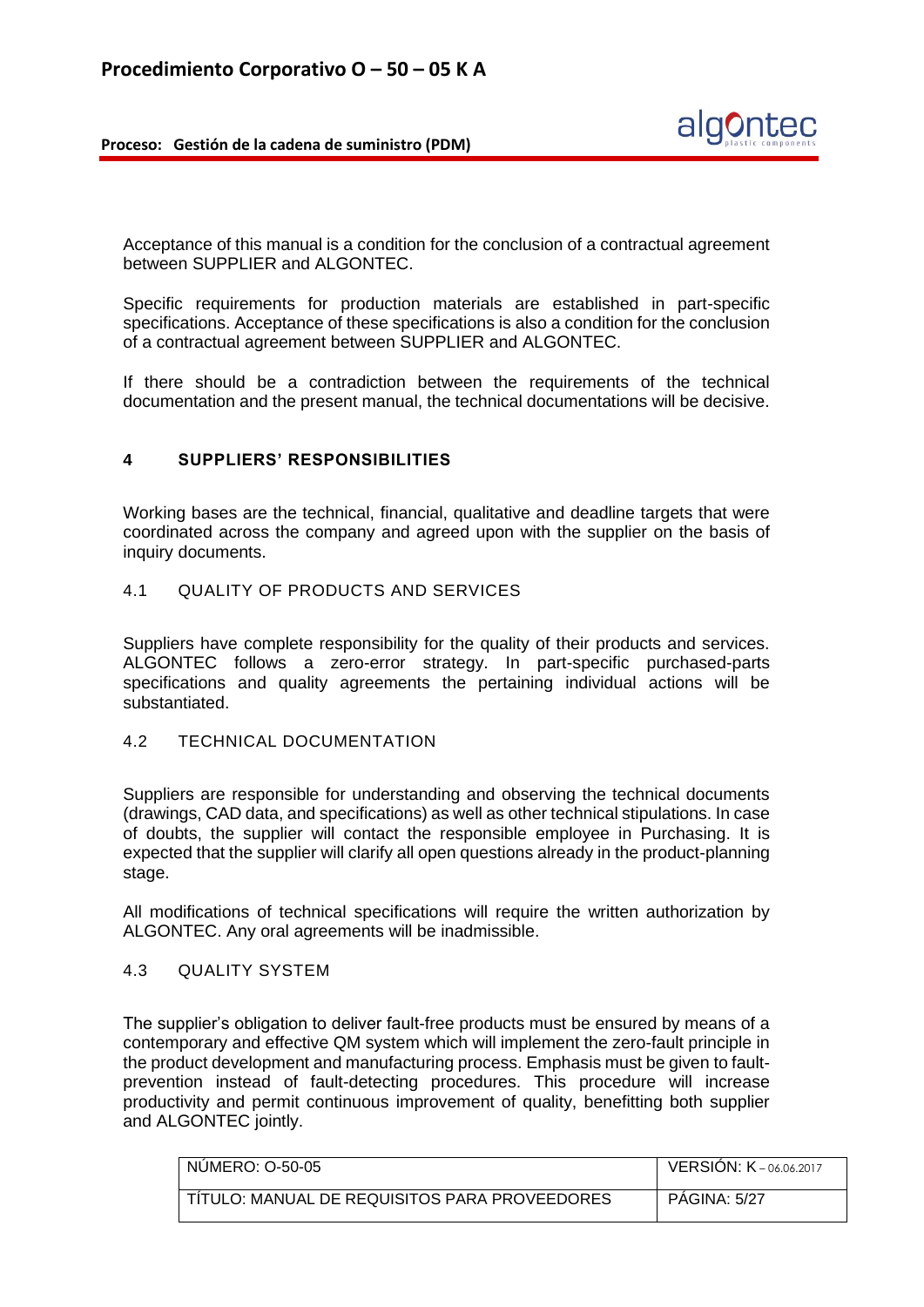ALGONTEC expects from their suppliers the application of a QM system that complies with the standard requirements of ISO 9001:2000. Moreover, ALGONTEC expects from all suppliers the application of procedures, processes and documentation steps that are customary in the automotive industry, without the need of an explicit request. ALGONTEC thus asks their suppliers to adjust their QM system to the special requirements of the automotive industry and to become certified as per ISO/TS 16949.

In order to comply with the ALGONTEC environmental requirements, certification as per DIN EN ISO 14001 is recommended.

Suppliers are required to present existing certificates to ALGONTEC Purchasing, and to indicate immediately in writing any change of certification status.

ALGONTEC reserves the right to verify existing certificates or to perform their own quality audits in the suppliers' production operation in form of system, process, product audits or production trial runs, as well as to verify suppliers' audit results. The supplier will be informed in writing about the planned audits. In case of deviations, the supplier commits to the presentation of an action plan for system improvements and their implementation. ALGONTEC may require being included in this optimization process.

# 4.4 SUPPLIER RELEASE AND QUALIFICATION OF NEW SUPPLIERS

Acceptance of new suppliers into the group of approved suppliers will be handled by Technical Purchasing. If the required conditions exist, a supplier number will be awarded. Conditions for this are the following:

- Completely filled out supplier self-disclosure
- Presentation of a valid QMS certificate (see previous chapter)
- Signed confidentiality declaration
- Signed master agreement
	- o Acceptance of purchasing terms and conditions
	- o Acceptance of the present manual

This procedure may not be applied to OEM nominated suppliers, as the case may be.

# 4.5 QUALIFICATION OF STRATEGIC SUPPLIERS

If Technical Purchasing should decide to intensify cooperation with an approved supplier, a process of continuous improvement will be applied. The basis of this process is a periodical supplier assessment, which will be carried out according to the following criteria:

- Certification status (QM and UM)
- Quality capability (ppm)
- Delivery reliability (quantity, deadline)

| NUMERO: 0-50-05                               | <b>VERSION: K</b> -06.06.2017 |
|-----------------------------------------------|-------------------------------|
| TITULO: MANUAL DE REQUISITOS PARA PROVEEDORES | PAGINA: 6/27                  |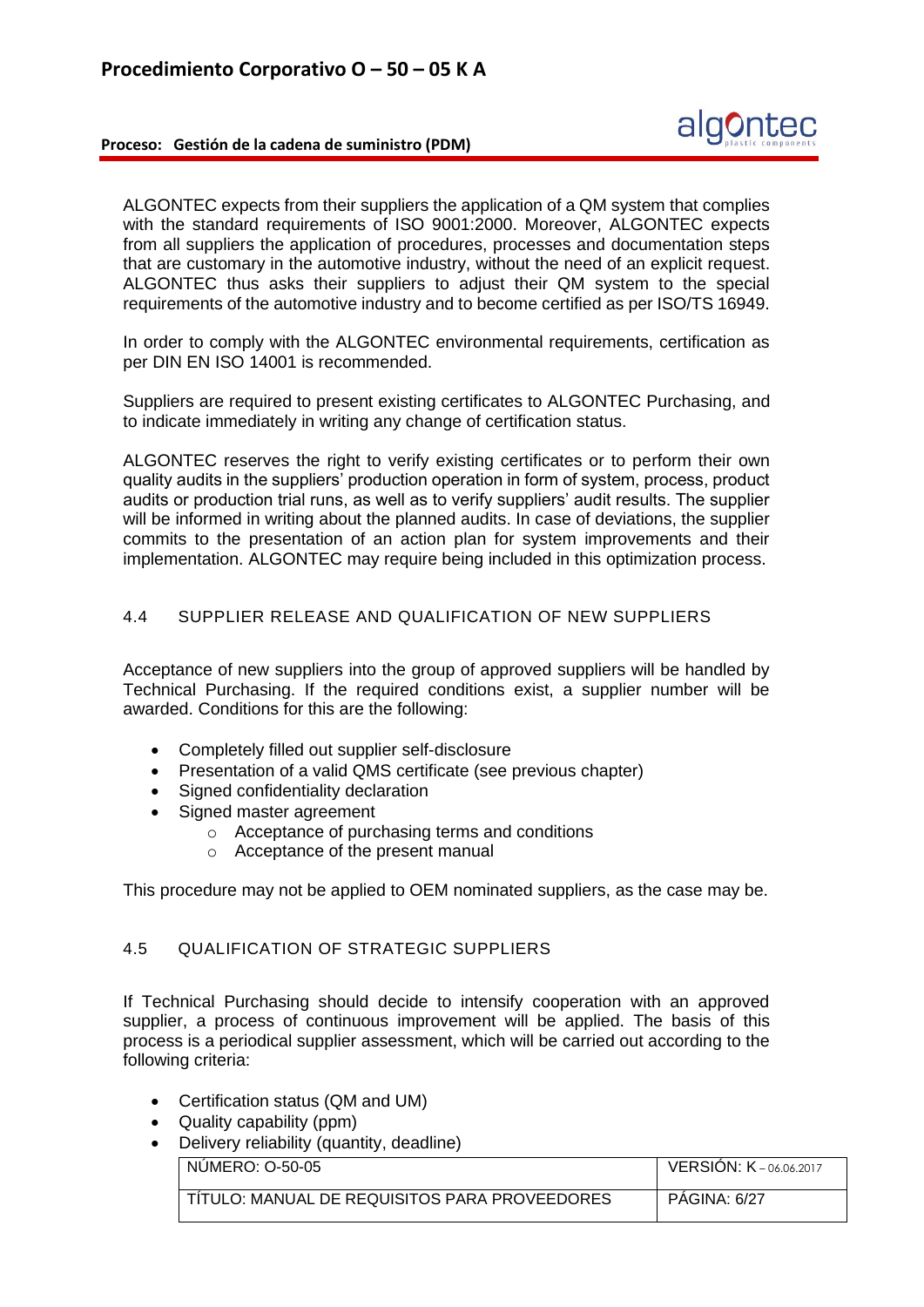

• Commercial evaluation

The result of the supplier assessment is the basis for definition of improvement measures between supplier and ALGONTEC. The object of this process is to achieve a trouble-free cooperation between ALGONTEC and the supplier, which in large measure is oriented towards ALGONTEC as needs.

#### 4.6 INTEGRATION OF ALGONTEC CUSTOMERS

Of necessary, ALGONTEC will have the right to visit the supplier's manufacturing sites at any time with their own employees or with employees of their customers prior coordination of dates, and to verify order-related criteria.

4.7 ADMINISTRATIVE REGULATIONS

All delivered products and materials must comply with the valid legal provisions.

#### 4.8 ENVIRONMENTAL REQUIREMENTS

The European directive on end-of-life vehicles (2000/53/EG) prescribes the reusability / recycling of individual components. Materials must be separable correctly sorted and reusable. High recyclability must be taken into consideration constructively. Upon request, the supplier must present a recycling concept for all components.

If necessary, the supplier will provide ALGONTEC with information concerning environmentally sound reusability, reutilization, and disposal. Material identification in the component is required. National laws and guidelines must be observed.

In order to comply with European Directive no. 1907/2006 (REACH) the supplier must ensure, if necessary, that only substances registered with the EU Chemicals Agency will be used. In addition, the supplier must participate actively in the communication process on the application of products.

#### 4.9 SUBSTANCES / IMDS

Carcinogenic, toxic, or mutagenic substances of content are completely forbidden. Any health hazard for the user in case of correct use must by all means be excluded.

For sampling of production material, suppliers must enter the required indications in the IMDS\* web data base and submit the data entry as finished. Without this data, ALGONTEC will not be able to proceed with the release of the initial samples.

\*: see www.mdsystem.com

| NUMERO: 0-50-05                               | <b>VERSION: K-06.06.2017</b> |
|-----------------------------------------------|------------------------------|
| TITULO: MANUAL DE REQUISITOS PARA PROVEEDORES | <b>PAGINA: 7/27</b>          |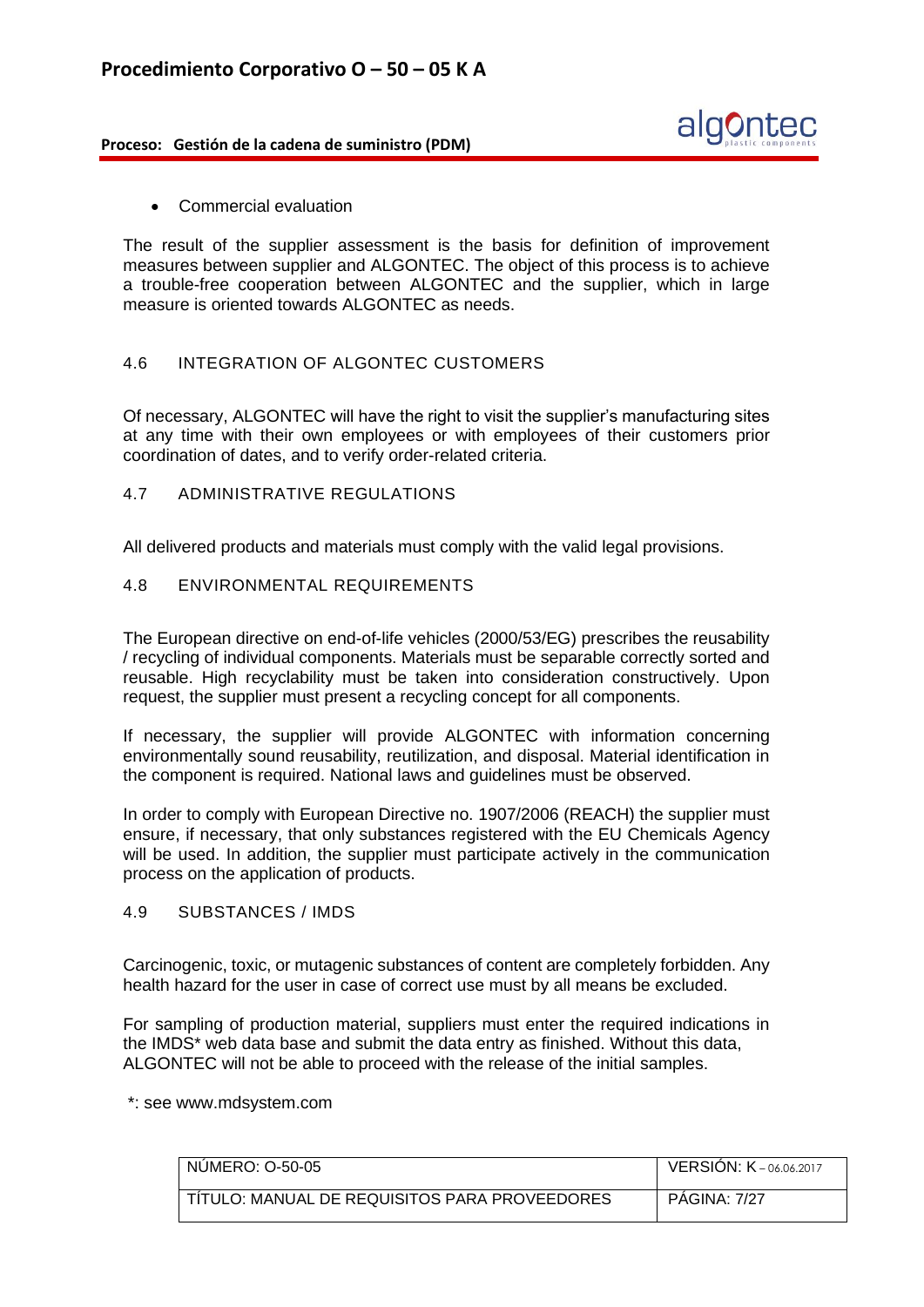

#### 4.10 WARRANTY

Applicable are the warranty terms and conditions as established by the OEM. If the OEM does not process warranty claims for production material directly with the affected supplier, supplier will accept the warranty regulations and recourse proceedings determined by the OEM also in the contractual relationship with ALGONTEC.

#### 4.11 SUSTAINABILITY, A GLOBAL PRINCIPLE

Sustainability is a long-term strategic success factor for ALGONTEC and their suppliers.

The ALGONTEC guideline of sustainability actively promotes sustainable operations, processes and conditions in all areas of our business.

Sustainability in ALGONTEC is based on three elements:

- Social Responsibility
- Environmental Responsibility
- Ethical Responsibility

Sustainability in ALGONTEC is a top-down approach beginning with the leader of a subsidiary, and covering all other employees in the organization as well. The target is to become a better company, in the sense of wealth for the community and earth from a mid and long-term perspective.

Our sustainability mission is part of the global ALGONTEC quality system and therefor also relevant for all ALGONTEC suppliers.

ALGONTEC is requesting every supplier to respect and act according to the international based standards such as:

- United Nations Global Compact [\(http://www.unglobalcompact.org\)](http://www.unglobalcompact.org/)
- ILO International Labour Standards [\(http://www.ilo.org\)](http://www.ilo.org/).

If necessary, the supplier will provide ALGONTEC with information concerning their sustainability policy and, where appropriate, a certificate certifying compliance with the OIT international labor regulations.

| NUMERO: 0-50-05                               | <b>VERSION: K-06.06.2017</b> |
|-----------------------------------------------|------------------------------|
| TITULO: MANUAL DE REQUISITOS PARA PROVEEDORES | <b>PAGINA: 8/27</b>          |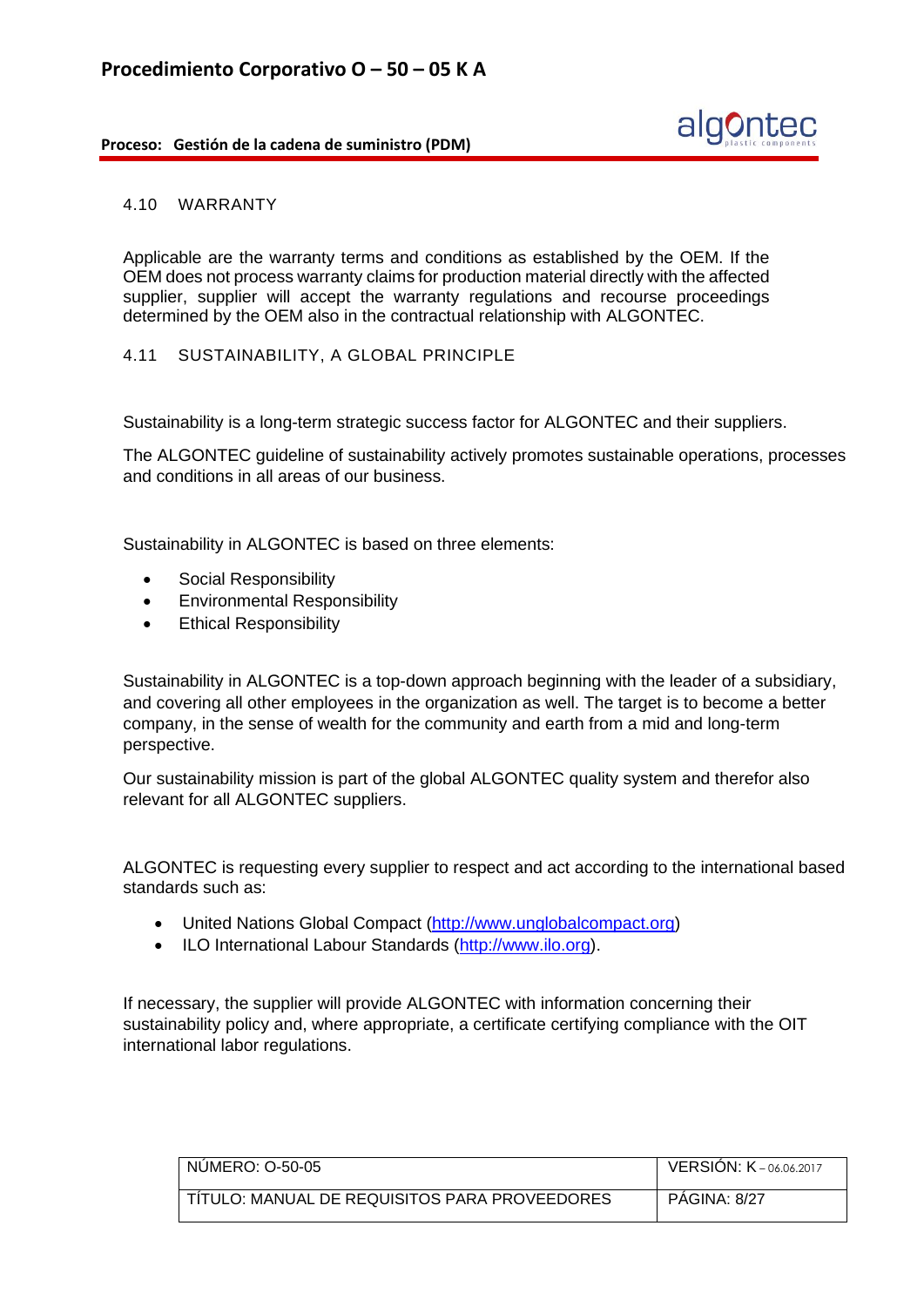

#### **5 REQUIREMENTS**

5.1 INQUIRY / QUOTATION

# 5.1.1 DIRECT CONTACTS WITH THE AUTOMOBILE MANUFACTURER

Direct contacts of the supplier with the automobile manufacturer regarding ALGONTEC orders are only admissible prior approval by ALGONTEC. Suppliers will always inform to ALGONTEC in writing complete information of any communication with OEM related to his orders (f.i information exchanged with OEM Development department).

In all matters relating to the order, suppliers must ask ALGONTEC for express authorization to directly contact the OEMs and, after that authorization is obtained, send complete information of the meetings they have held and the documentation shared with the OEM (eg. with their affected development departments).

#### 5.1.2 Cost reduction program

ALGONTEC expects of all suppliers to establish annual cost reduction goals which go beyond the agreed-upon life-time contracts and implement these. Goals will be defined together with the ALGONTEC technical buyer. However, it is imperative that function and quality requirements are being observed. ALGONTEC acts on the assumption that annual cost-saving goals will be achieved by process improvements and / or development of alternative materials. Progress of this cost-reduction program will be continuously monitored by the supplier and communicated to ALGONTEC.

# 5.1.3 ORDER / DELIVERY PLAN

After the internal sourcing decision by ALGONTEC, the supplier will receive a delivery plan or order. This contains all relevant information for the order.

Invoices or demands of suppliers that are not based upon a written order by ALGONTEC Purchasing will not be acknowledged.

A delivery plan is not a release for delivery of merchandise. This will occur by means of a delivery call-off from the plant for which the deliveries are destined.

# 5.2 REQUIREMENTS PRIOR TO SERIAL PRODUCTION

### 5.2.1 QUALITY PLANNING

| NUMERO: 0-50-05                               | <b>VERSION: <math>K</math></b> – 06.06.2017 |
|-----------------------------------------------|---------------------------------------------|
| TITULO: MANUAL DE REQUISITOS PARA PROVEEDORES | <b>PAGINA: 9/27</b>                         |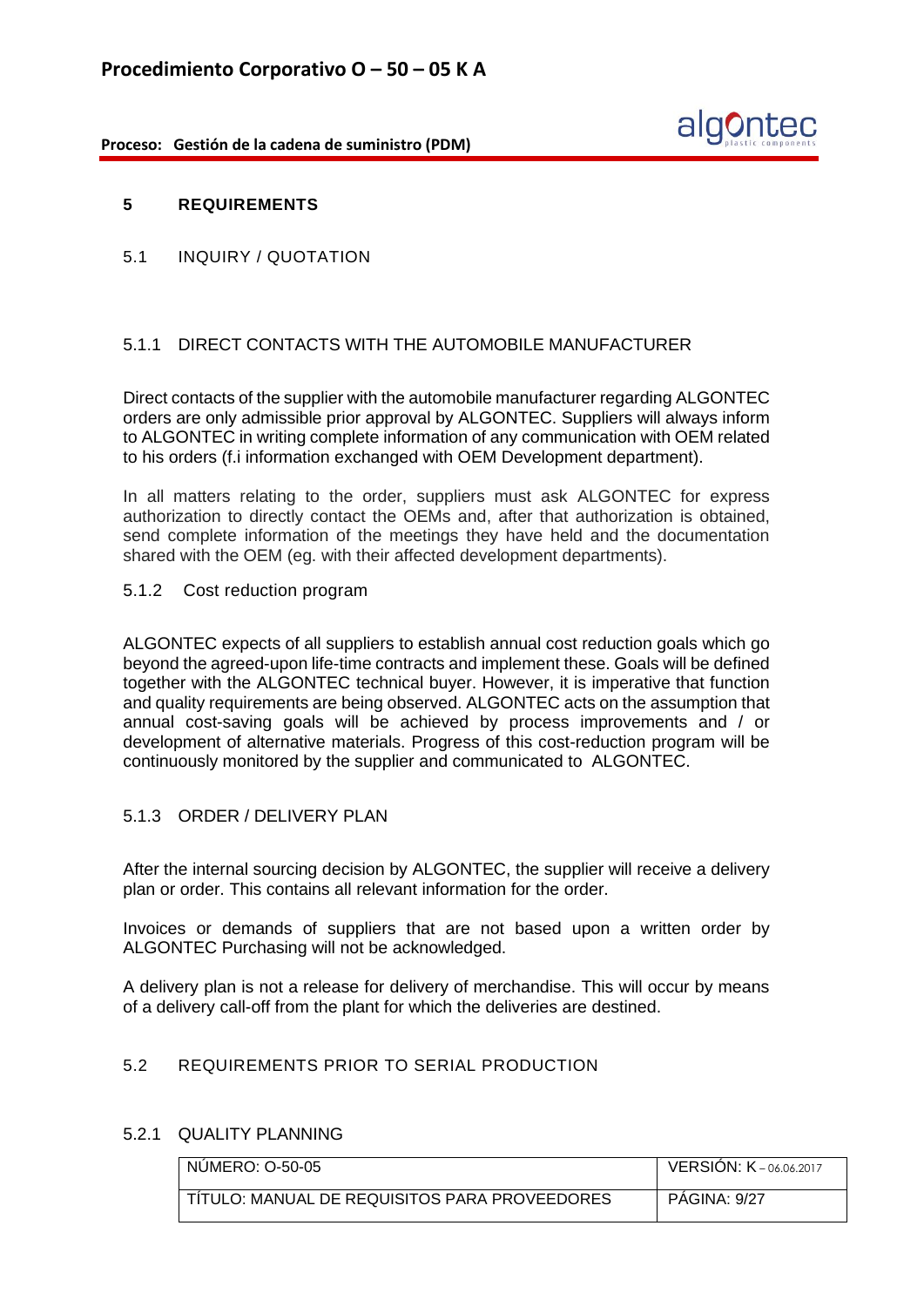

#### 5.2.1.1 PLANNING

On principle, for the definition of the manufacturing process of new products or technical changes, quality planning must be carried out by the supplier in direct responsibility. For this purpose, suppliers will take into account the procedures of the corresponding automobile customers.

ALGONTEC must at any time be allowed to inspect planning documentations. The planning elements FMEA, production control plans, test equipment planning, determination of special characteristics and packaging planning will have to be agreed upon with ALGONTEC. For monitoring and progress control, a detailed schedule containing all planning elements will be given to ALGONTEC after award of the order. If necessary, compliance of planning must be substantiated by means of monthly status reports (quality status report Purchased Parts P-60-05-0-F18). For deadline-relevant changes, project status must be transmitted in reference to the updated schedule.

ALGONTEC reserves the right to inspect progress of the order prior notification of the supplier. The supplier obligates himself to see that this right of inspection may be executed by ALGONTEC throughout the entire process chain.

# 5.2.1.2 PERSON IN CHARGE OF THE PROJECT AT THE SUPPLIER'S

The supplier will nominate in writing a responsible employee and his substitute, who is in charge of coordinating and supervising tasks for the order at the supplier's. The supplier will ensure that there are sufficient resources available to finalize the required activities.

Responsiveness and information capability of these persons will be guaranteed by the supplier.

#### 5.2.1.3 PROJECT MEETINGS

If a corresponding invitation exists, the supplier will participate in project meetings and will process the tasks defined in these meetings within the stipulated deadlines.

#### 5.2.1.4 DUTY TO INFORM

If there are any problems in the product or process, the supplier must transmit the corresponding information immediately to ALGONTEC and will prepare suggestions and problem solutions in jointly responsible cooperation.

| NUMERO: 0-50-05                               | <b>VERSION: K-06.06.2017</b> |
|-----------------------------------------------|------------------------------|
| TITULO: MANUAL DE REQUISITOS PARA PROVEEDORES | <b>PAGINA: 10/27</b>         |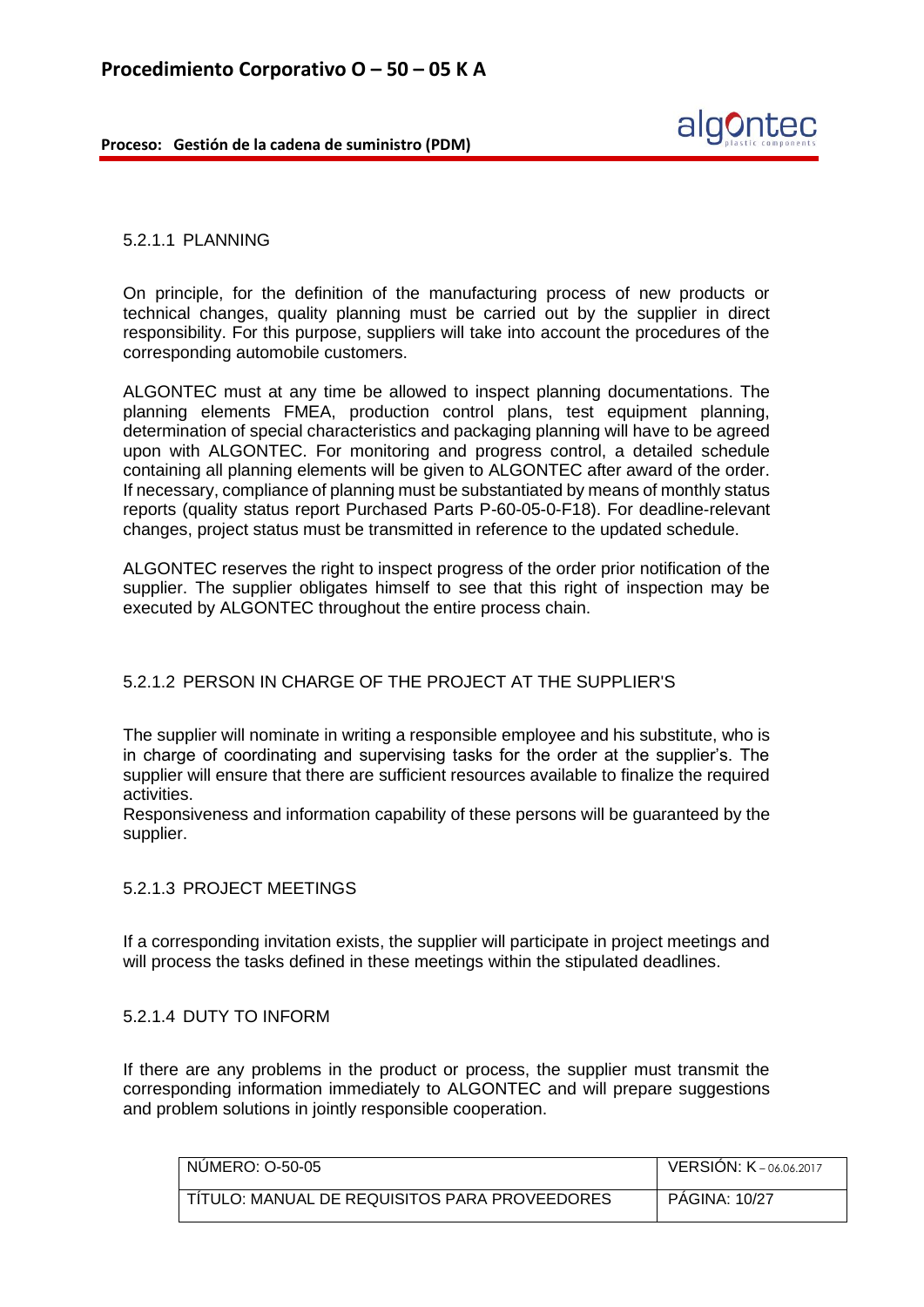

The supplier will inform ALGONTEC completely on all order-related transactions. The supplier has particular duty to inform regarding the following criteria: Compliance of deadlines, quality and cost risks, as well as modifications of the object of the order.

The supplier will keep a part history (if necessary, in the form stipulated by the OEM) and is obligated to make this history available to ALGONTEC.

#### 5.2.2 DEVELOPMENT

#### 5.2.2.1 DEVELOPMENT GOALS

In the framework of a development, the specifications must be realized subject to strict compliance with all deadlines defined.

The size of the order will be developed / prepared in close coordination with the responsible ALGONTEC functions. During processing of the entire order, optimal recycling with the least possible weight must be observed. Ease of assembly and constructive consideration of the least possible process variations will be taken onto account.

# 5.2.2.2 DEVELOPMENT DOCUMENTATION

The supplier will keep, maintain, and file complete development documentation and allow ALGONTEC to inspect this at any time.

Part of this documentation is, among other things:

- Schedules: comparison of nominal/real
- System FMEA Product, System FMEA Process
- Definition of special product and process characteristics
- Results of all concept tests and calculations (e.g. mold-flow)
- Chronological documentation of technical modifications
- Status reports
- Documentation of all functional dimensions
- Versification and validation results and reports
- Production control plans

# 5.2.3 SAMPLING AND INITIAL SAMPLES RELEASE

| NUMERO: 0-50-05                               | <b>VERSION: K-06.06.2017</b> |
|-----------------------------------------------|------------------------------|
| TITULO: MANUAL DE REQUISITOS PARA PROVEEDORES | <b>PAGINA: 11/27</b>         |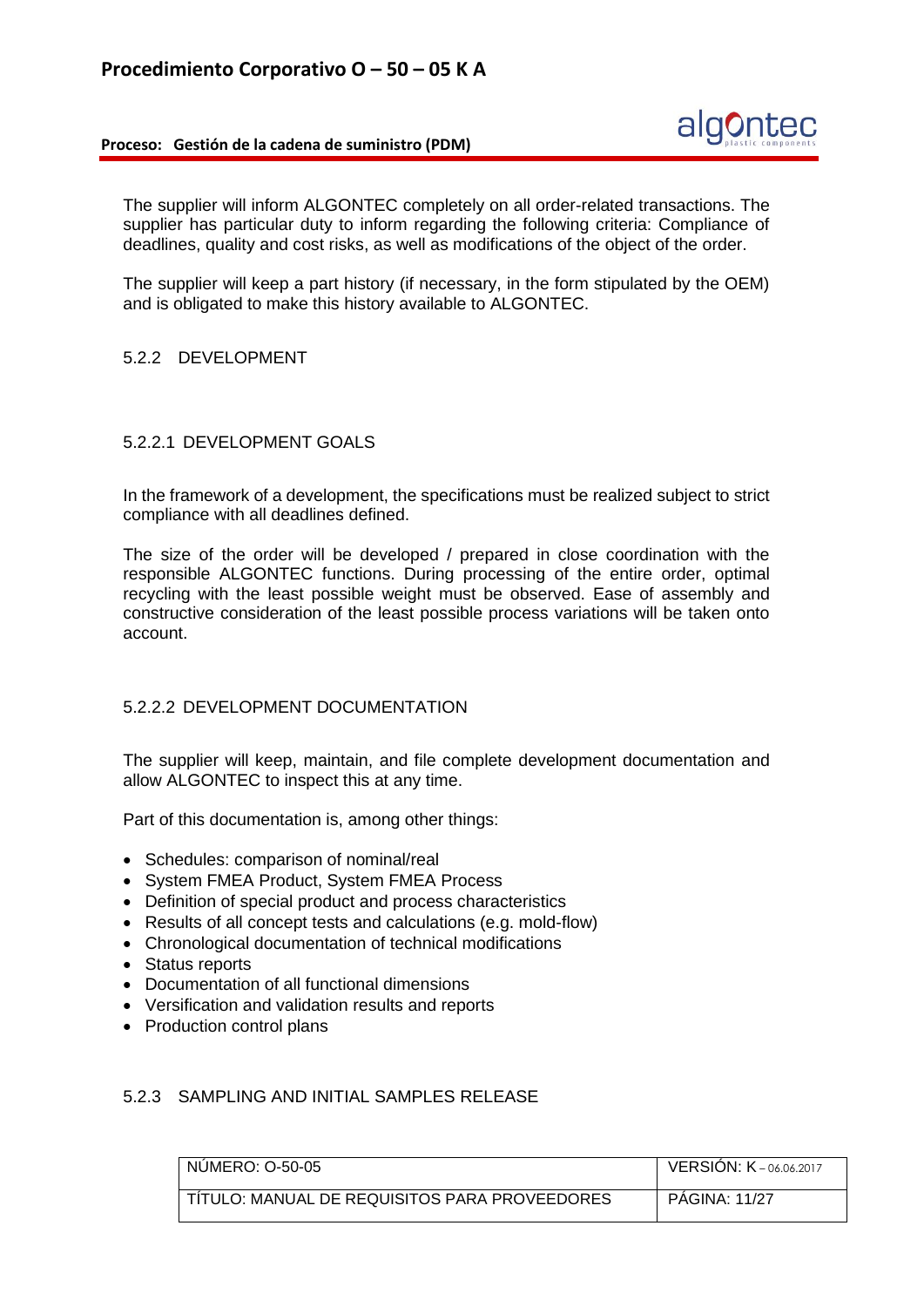

#### 5.2.3.1 PRE-SERIES SAMPLING

Working models and prototype parts must be delivered with the required quality evidence and pertaining part identifications. Type and scope of test and measuring protocols must be coordinated with the ALGONTEC project manager or the responsible quality engineer.

# 5.2.3.2 PRODUCTION PROCESS AND PRODUCT RELEASE

On principle, prior to delivery of new products, in the event of technical modifications of products, and in case of modifications of production processes, an initial sampling must be performed by the supplier. Suppliers will in this case take into account the procedures of the respective automobile customers.

At the time of the planned initial sampling date, products must be provided which conform in all points to the requested requirements. It is therefore necessary to plan and carry out samplings and optimizations at an early stage, so that the initial sampling date can be complied with under all circumstances.

Type and scope of the production process and product release procedure will be established by ALGONTEC in the "Purchase parts Specifications"*(P-40-35-F03*) or by means of a written agreement with the competent quality engineer. If nothing else has been agreed upon, submission stage 2 for VDA and 3 for PPAP will be applied. OEMspecific authorization procedures and processes will be coordinated with the supplier in the framework of quality planning with the supplier.

For the purpose of inspection and release, complete sampling documentations with a sufficient number of samples (as per agreement) with separate delivery documents must be delivered or presented to the competent QA department of the ALGONTEC plant. The sample quantities are free of cost for ALGONTEC.

All product characteristics indicated in the technical documentations must be mentioned in the sampling reports, indicating nominal value, tolerance, and the determined real values. The supplier will conserve (as long as it has been provided by ALGONTEC) an approved sample and the test results determined by him up to the end of manufacture or modification of the affected part.

The QA department of the ALGONTEC plant will inform the supplier regarding the sampling result. For all deviations, the supplier must immediately implement corrective actions. Within the required period, a repeat sampling must be carried out.

Serial deliveries may only be made when a successful sampling has been carried out and written approval by the QA department of the ALGONTEC plant exists. All deliveries prior to this moment will require a quantity- or time-related special approval by ALGONTEC QA.

| NUMERO: 0-50-05                               | <b>VERSION: K-06.06.2017</b> |
|-----------------------------------------------|------------------------------|
| TÍTULO: MANUAL DE REQUISITOS PARA PROVEEDORES | <b>PAGINA: 12/27</b>         |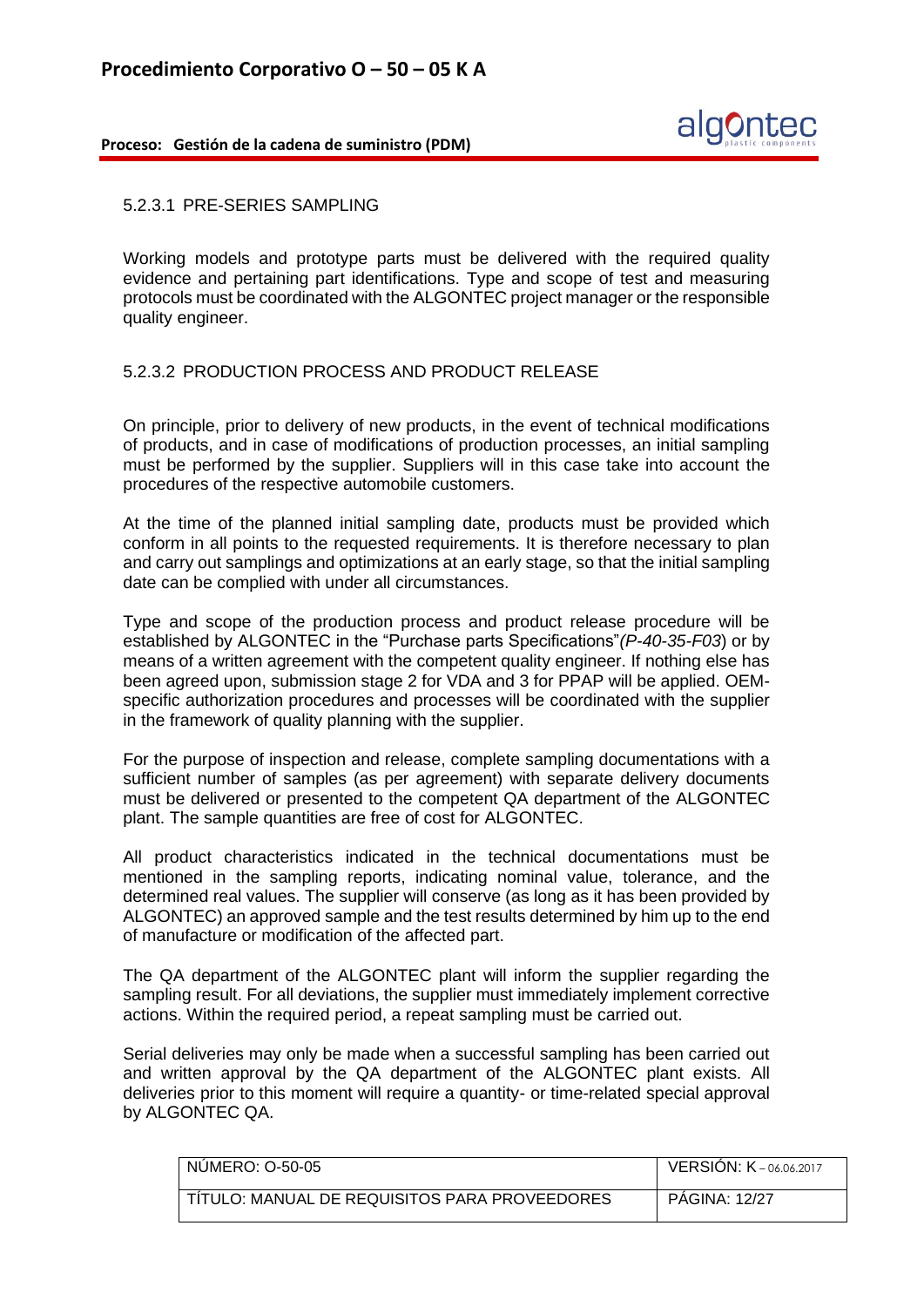

Documents authorized by ALGONTEC (production control plans, test process plans, risk analyses, etc.) may not be modified without prior consent by ALGONTEC.

Initial samples or initial sampling documents that have been not been presented on time or are incomplete, as well as repeat samplings due to supplier faults lead to additional costs, which will be charged to the supplier.

#### 5.2.3.3 PRODUCTION TRIAL RUN

For selected products, ALGONTEC will reserve the right to carry out a production trial run in the supplier's installations. As a general rule, this measure will be implemented before delivery of first series parts and will be always coordinated on due time with the supplier regarding dates.

The supplier will not charge any additional costs for the production trial run. Id a repetition of the production trial run is necessary due to supplier errors, the supplier will be charged with the additional costs incurred by ALGONTEC.

#### 5.2.3.4 RE-QUALIFICATION TESTS

The products must be submitted to a complete measurement and function inspection along the series production process, taking into consideration the applicable customer specifications for material and function. OEM-specific minimal frequencies must be complied with. Results must be available for customer assessment.

# 5.2.4 TECHNICAL MODIFICATIONS

# 5.2.4.1 GENERAL REQUIREMENTS

For the purpose of requests for technical modifications, the supplier will receive an inquiry form together with all necessary technical documents (e.g. drawing, CAD data, marked part ...). The supplier will determine feasibility, costs incurred, and the duration of change and will transmit to ALGONTEC Purchasing within the defined deadline a detailed quotation. The modification quotation must include a cost breakdown. Part of this offer is a schedule, including sampling date, and a regulation regarding the use of existing parts of the version to date.

ALGONTEC Purchasing will inform the supplier, together with the sampling order, on the planned date of initial sampling. All price modifications will be negotiated by ALGONTEC Purchasing.

| NUMERO: 0-50-05                               | <b>VERSION: K-06.06.2017</b> |
|-----------------------------------------------|------------------------------|
| TÍTULO: MANUAL DE REQUISITOS PARA PROVEEDORES | <b>PAGINA: 13/27</b>         |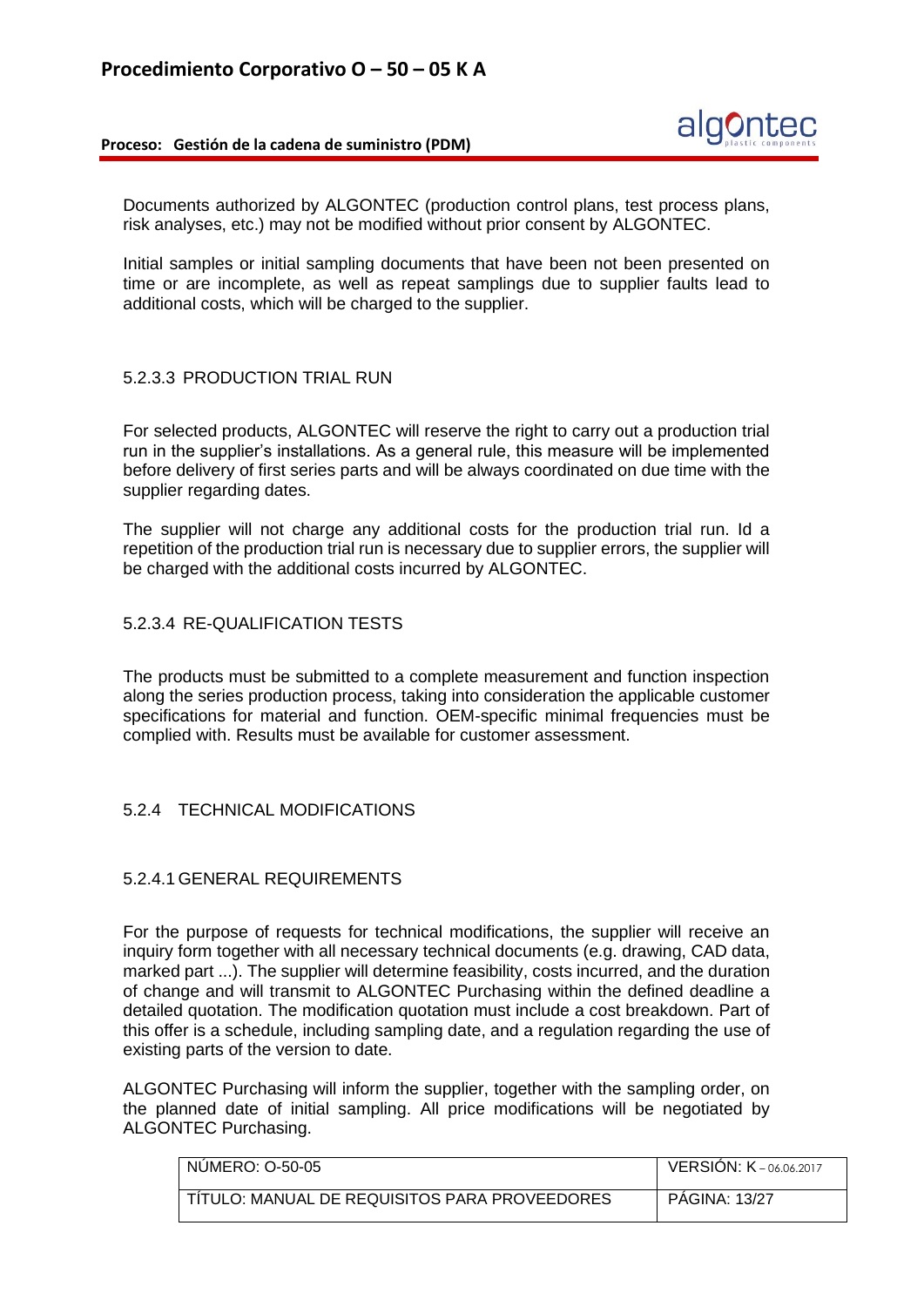

Transfer of technical modifications into manufacture will be handled in coordination with Material Planning of the corresponding ALGONTEC plant.

If there should be any costs for backlog materials, they must be cleared in coordination with ALGONTEC.

Without written authorization by ALGONTEC (Product Development and / or QA of the manufacturing plant) and on case of cost acceptance by ALGONTEC and an order by Purchasing, no changes may be made. No costs will be reimbursed for any changes of tools and testing equipment without written order by ALGONTEC Purchasing. Supplier is obligated to assume all costs caused by possible defects.

In case of changes without prior authorization by ALGONTEC, the supplier is obligated to reimburse any damages that would result for ALGONTEC.

# 5.2.4.2 PRODUCT-RELATED MODIFICATIONS

The supplier is obligated to inform ALGONTEC in the following cases prior to implementation of the planned action, and to obtain the authorization of ALGONTEC:

- In case of planned relocation of production (manufacturing site)
- In case of planned change of supply sources of pre-products, as far as this may influence product / process characteristics
- In case of planned changes of recipes or composition of raw materials and paints.

In these cases a sampling and approval procedure must be coordinated with the corresponding plant QA.

Deliveries may only be made after successful conclusion of the sampling and approval procedure by ALGONTEC. As long as this is not the case, the unvaried version of the product must be delivered.

# 5.3 REQUIREMENTS DURING SERIAL PRODUCTION

#### 5.3.1 QUALITY ASSURANCE

#### 5.3.1.1 MONITORING OF SERIAL PRODUCTION

The supplier will acquire all testing and measuring devices necessary to be able to inspect all characteristics stipulated according to the technical documentations. The supplier will ensure that testing will be done according to the most recent technical

| NUMERO: 0-50-05                               | <b>VERSION: <math>K - 06,06,2017</math></b> |
|-----------------------------------------------|---------------------------------------------|
| TITULO: MANUAL DE REQUISITOS PARA PROVEEDORES | <b>PAGINA: 14/27</b>                        |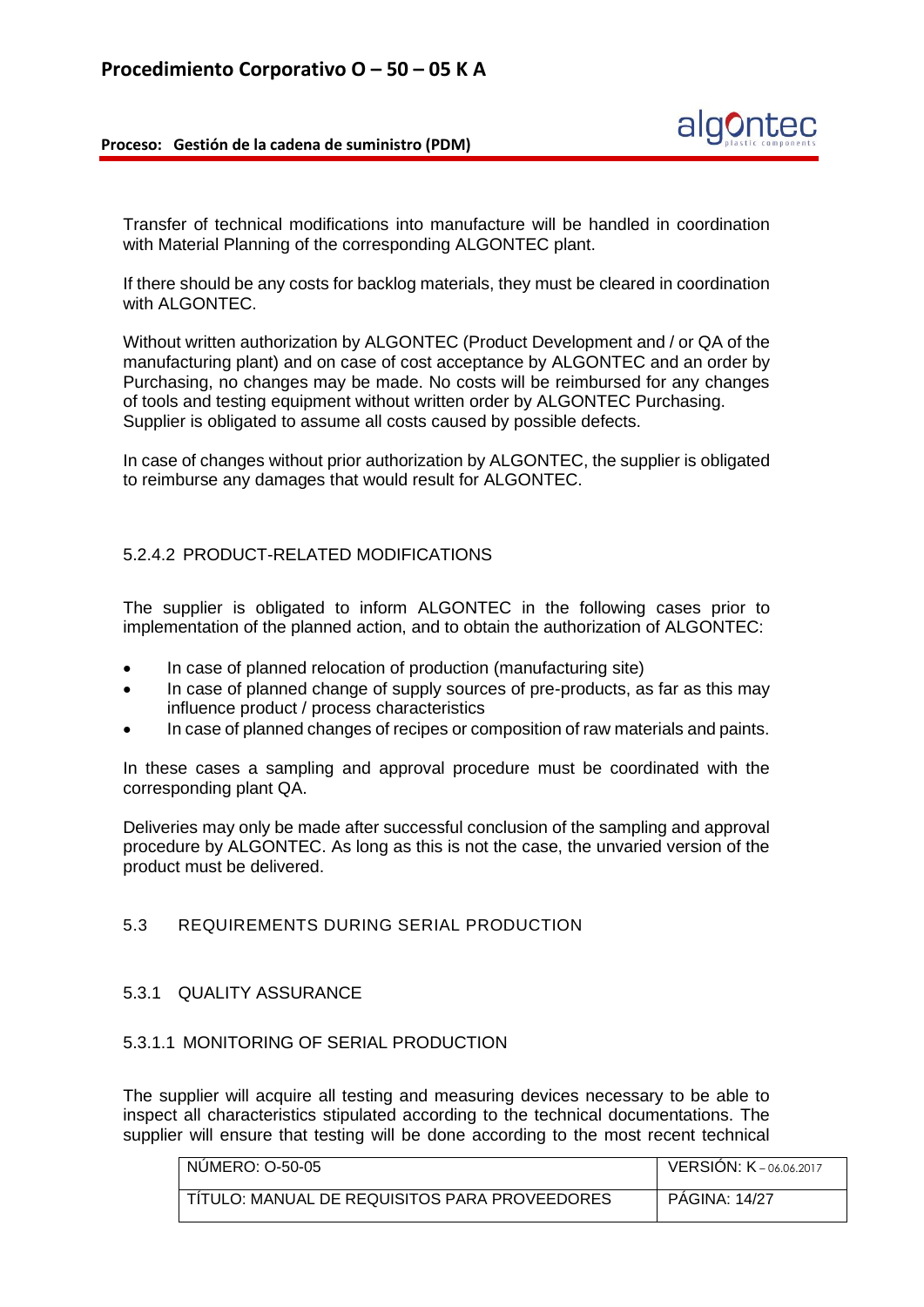

documentations. Without written authorization by ALGONTEC, no deviation from technical documentations is allowed. In order to monitor quality and timely implementation of remedial measures in case of quality deviations, appropriate procedures must be used. These include, among others, statistical process regulation.

#### 5.3.1.2 QUALITY RECORDS

Documentation must be kept in such a manner that the supplier can prove with their help that drawing, stipulation requirements and specifications have been complied with along the entire development and delivery period and may be evidenced.

The results of quality-related activities must be recorded. The supplier will allow ALGONTEC to inspect the quality records regarding product and process.

In the framework of a quality assurance agreement it may be stipulated that special characteristics must be proven separately. This evidence may be provided by means of work's test certificates as per VDA, for example.

# 5.3.1.3 PPM-AGREEMENT

Principle for the supplier there is a zero defect target. Notwithstanding this objective is granted the supplier a maximum goal differential of the individual target signed between him and each Quality responsible ALGONTEC. If this target deviation is not justified on technical grounds be preserved, the supplier is requested a separate agreement with the department quality.

### 5.3.2 IDENTIFICATION

#### 5.3.2.1 PRE-SERIES PARTS AND PROTOTYPES

All deliveries of prototypes, pre-series parts and sampling materials must be clearly marked as samples. Identification on the delivery documents, packaging units and parts will include indication of the current change status (e.g. S-Status). The supplier will determine the type of identification in coordination with ALGONTEC, as long as it is not clearly described in the specifications.

Customer requirements regarding identification and documentation of pre-series and prototype parts must particularly be taken into account in case of deliveries to ALGONTEC. This will be defined in the specifications, if necessary.

| NUMERO: 0-50-05                               | <b>VERSION: K-06.06.2017</b> |
|-----------------------------------------------|------------------------------|
| TITULO: MANUAL DE REQUISITOS PARA PROVEEDORES | <b>PAGINA: 15/27</b>         |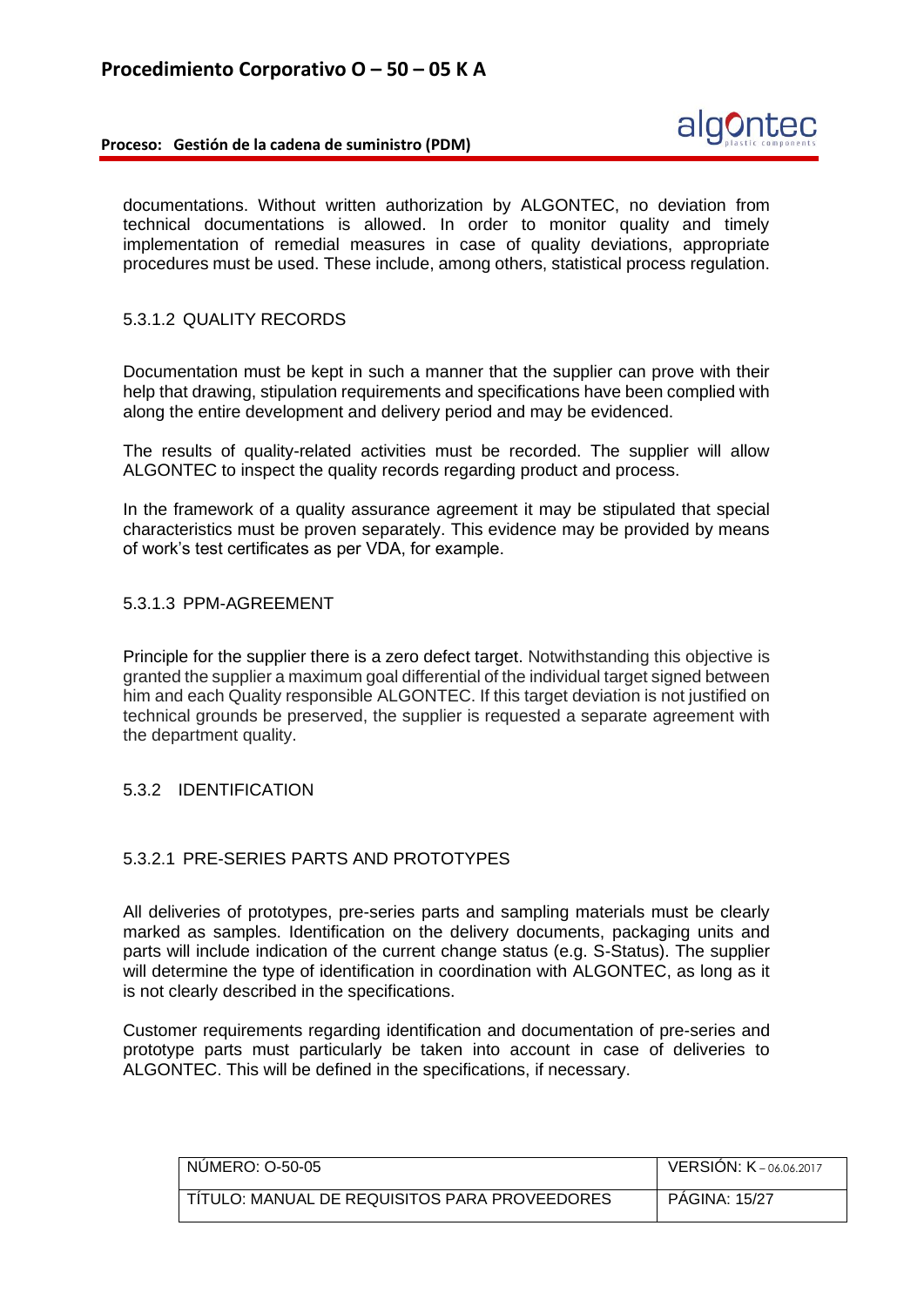

#### 5.3.2.2 PART IDENTIFICATION

Part identification will be carried out according to specifications of the technical documentation. Moreover, every part must be marked, if possible, with a permanent identification for lot identification (for instance a date stamp). Lot-related products must bear the lot number both on the delivery documents and on individual packaging units.

# 5.3.2.3 DELIVERY IDENTIFICATION

Every packaging unit must be marked for identification with a merchandise label. This label must be designed per VDA recommendation 4902, Version 4 (barcode-capable). If small load carriers are being used, VDA recommendation 4500 must be observed. Any deviation must be coordinated with ALGONTEC.

In every delivery a delivery note with the following indications must be included:

- Ordering number
- Supplier number
- ALGONTEC material number
- Denomination (matching ALGONTEC order text)
- Los (for mandatory lot material)
- Change index
- **Quantity**
- Type of packaging
- Packaging quantity
- Supplier plant
- Manufacturing date

#### 5.3.2.4 IDENTIFICATION OF MODIFIED PARTS / MATERIALS

After realization of a modification affecting the product, the first three deliveries must be marked with the denomination "Modification" and will be clearly marked with the indication of the corresponding change index.

# 5.3.3 LONG-TERM SUPPLIER DECLARATION

The Suppliers will prepare every year upon request by ALGONTEC within 2 weeks a long-term supplier deviation, which will include indications regarding the preferential origin characteristics of the delivered merchandise. If the origin characteristic of a part is changed according to this declaration, or if new parts are included in the scope of delivery, a new long-term supplier declaration must immediately be presented. This also applies to new suppliers.

| NUMERO: 0-50-05                               | VERSION: K-06.06.2017 |
|-----------------------------------------------|-----------------------|
| TITULO: MANUAL DE REQUISITOS PARA PROVEEDORES | <b>PAGINA: 16/27</b>  |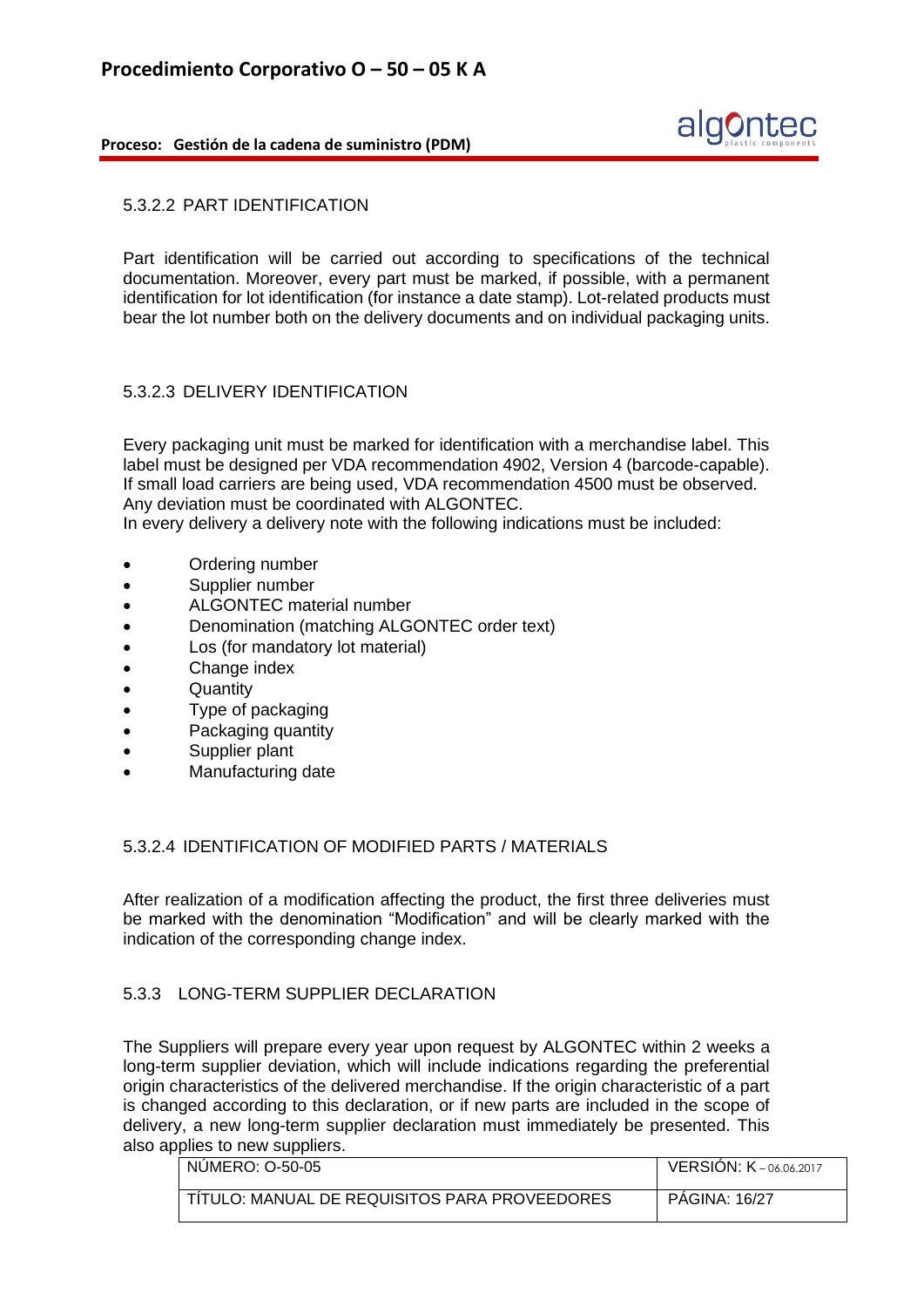

#### 5.3.4 PACKING

Packaging of products will be carried out according to the requirements in the inquiry form and other applicable specifications. In any case, packaging must ensure that the merchandise is protected according to quality requirements, and shows optimal behavior regarding cost effectiveness, storage, transport and utilization (environmental protection) of packaging and products.

ALGONTEC prefers reusable packaging. Therefore, use or utilization of reusable packaging must be avoided as much as possible.

If necessary, the supplier must present a packaging suggestion, including alternative packaging (exclusively for bottleneck situations). This must be presented to packaging planning of the delivery plant and will be approved by this function.

#### 5.3.5 CALL-OFFS

Production material will be ordered by means of the *Delivery plan*. The target quantity defined in the *Delivery plan* will be distributed by means of the *Delivery call-off* (VDA 4905, 4915 or 4916). The *Delivery call-off* defines the quantity and point in time of delivery in the ALGONTEC plant. There will be regular updating of *Delivery call-offs*. The last *Delivery call-off* transmitted will be binding.

The periods of production and material approval will be defined in the *Delivery call-off*. Indications in the delivery call-off that go beyond these approval periods must be considered as non-binding previews and are to support the supplier's long-term production planning. By principle, transmission of delivery call-offs will be by way of Remote Data Transfer.

ALGONTEC reserves the right to arrange call-offs also by means of Kanban or per VMI (vendor-managed inventory).

The supplier will keep records on additional freight costs for which he is responsible (for special deliveries) and will make these records available for inspection by ALGONTEC if requested.

# 5.3.6 ADVANCE SHIPPING NOTICE

ALGONTEC may request an advance shipping notification, ASN) as per VDA 4913.

| NUMERO: 0-50-05                               | VERSIÓN: K-06.06.2017 |
|-----------------------------------------------|-----------------------|
| TITULO: MANUAL DE REQUISITOS PARA PROVEEDORES | <b>PAGINA: 17/27</b>  |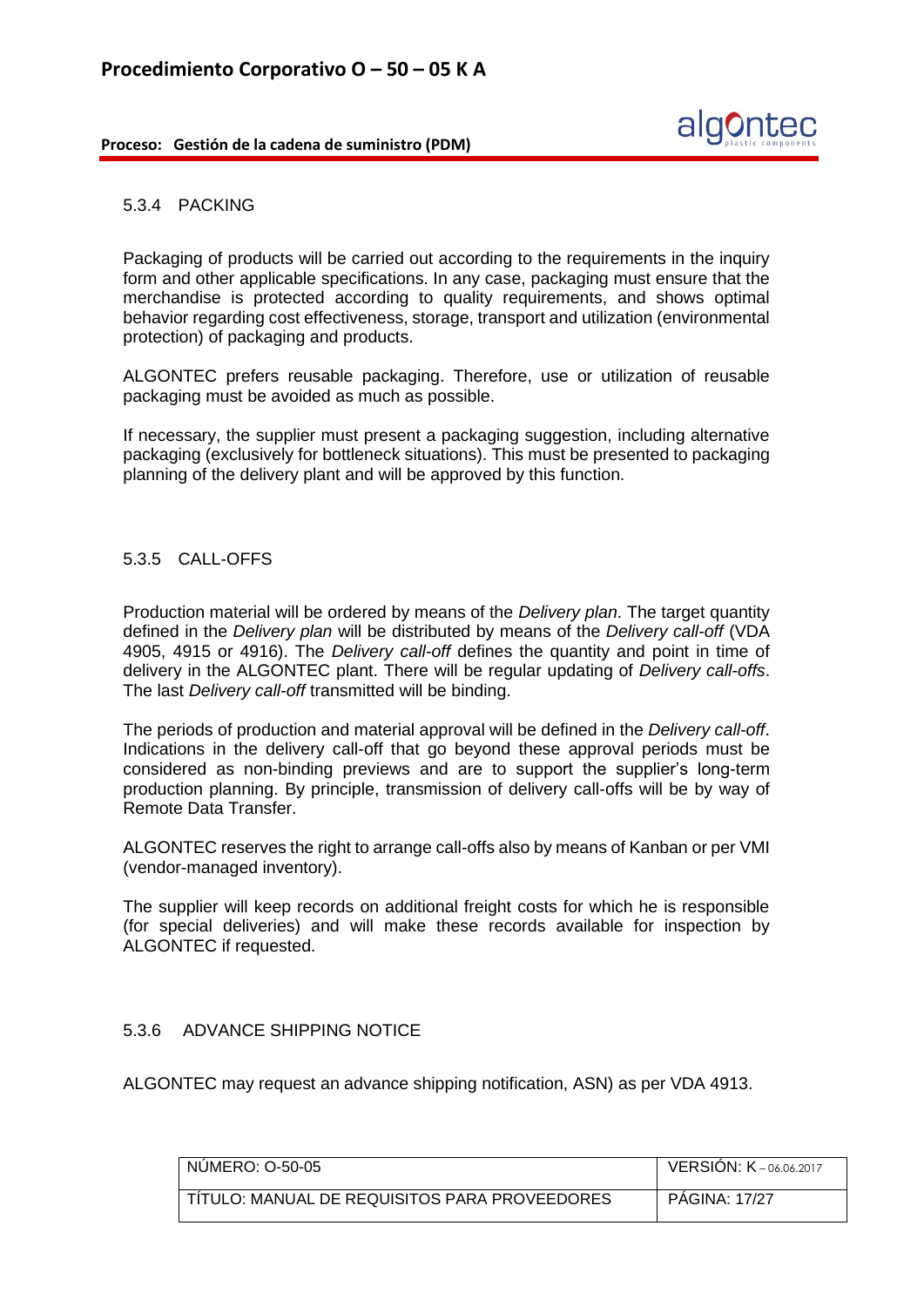

#### 5.3.7 ELECTRONIC DATA EXCHANGE

The provider shall have connection to Internet, an interface that allows the exchange of information with the ALGONTEC sistems (EDI system) and an email address. In case any of those elements were not available at the date of this agreement, the provider shall be obliged to have them installed and bear the installation costs before the beginning of the service providing.

# 5.3.8 GENERAL REQUIREMENTS FOR DELIVERY OF RAW MATERIALS

See Appendix: Raw materials

#### 5.3.9 DELIVERY QUALITY

The supplier is obligated to carry out all required inspections on his products, particularly a pre-shipping inspection, in order to achieve the zero-fault target. Under his own responsibility, the supplier will determine an inspection concept and coordinates it with ALGONTEC, if necessary.

Independent test labs commissioned by suppliers must be accredited according to ISO/IEC 17025 or an equivalent national standard, or else must be accepted by ALGONTEC in writing.

For proof of conformity of important characteristics, the inclusion of certificates in the form of work's test certificates according to DIN EN 10204 – 2.3 or 3.1b may be stipulated. If required, these must be included in the delivery documents of every delivery of the pertaining manufacturing lot.

In general, receiving inspection is limited to inspection of ALGONTEC part number, type and possible transport damage.

As far as applicable in the normal course of business, ALGONTEC will inspect the delivered products either before beginning of the next manufacturing step or subject the finished parts manufactured using the delivered products to an inspection. In both cases and without prejudice to article 328 Commercial Code ALGONTEC is responsible to check the parts after delivery by supplier and to indicate any Quality or quantity defects of the products immediately to the supplier, as soon as they are detected according to the conditions of a normal course of business. Notification for complaint to Supplier will be carried out in a reasonable time according to defect's kind and enough to safeguard ALGONTEC rights. There are no further inspection duties by ALGONTEC according to articles 327, 336 Commercial Code.

| NUMERO: 0-50-05                               | <b>VERSION: K-06.06.2017</b> |
|-----------------------------------------------|------------------------------|
| TITULO: MANUAL DE REQUISITOS PARA PROVEEDORES | <b>PAGINA: 18/27</b>         |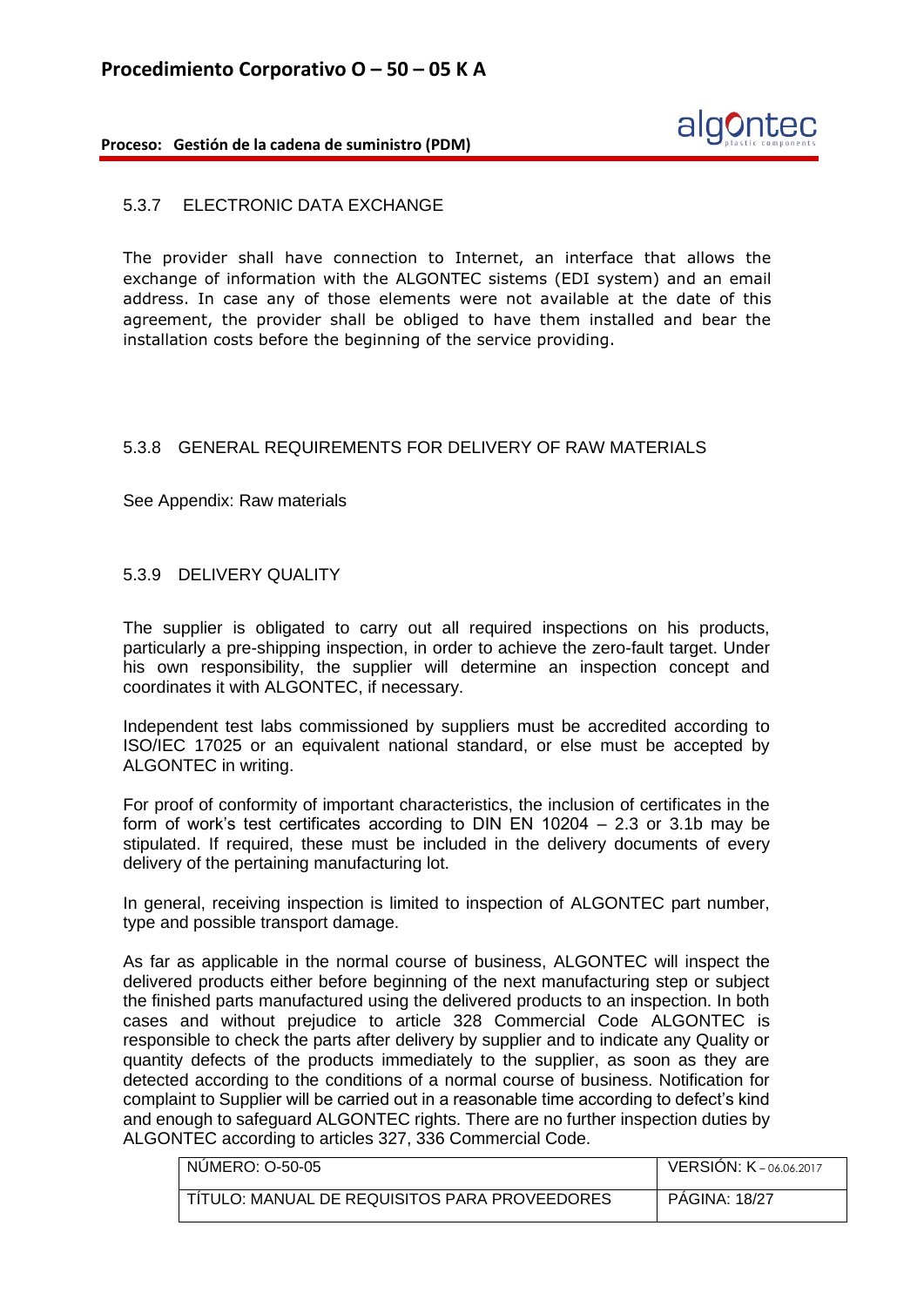ALGONTEC must indicate any defects of the products immediately to the supplier, as soon as they are detected according to the conditions of a normal course of business. If nothing is particulary agreed regard to that, defected parts will be rejected to supplier to be analyzed. The supplier therefore relinquishes the exception of belated notification of defects

The additional expenditure caused for ALGONTEC due to defects in deliveries, missing or incomplete certificates, not performed or incomplete samplings, and repetition of production trial runs forced by suppliers' faults, will be charged to the suppliers.

# 5.3.10 SPECIAL RECEIVING GOODS CONDITIONS

See Appendix: Raw materials

#### 5.3.11 CORRECTIVE ACTIONS

Claims and complaints will be communicated to the supplier by way of inspection reports per E-Mail. In this case, ALGONTEC expects an immediate reaction and implementation of corrective actions and the corresponding information of the complaining office. The supplier is obligated to see that the implemented actions are based on systematic fault analyses, that they are permanently effective and that a repetition of the complaint can be excluded. For documentation and information on the event, the supplier will transmit an 8-D report.

Complaints and quarantines do not absolve the supplier from his delivery obligation.

If the actions implemented by the supplier do not show the effect required by ALGONTEC, then ALGONTEC reserves the right to perform process audits in the supplier's production sites. If necessary, these process audits may be complemented by workshops for human-error safety.

#### 5.3.12 INVOICES

Self-invoicing system will apply as preferent one to all suppliers. If for any exceptional reason and in any case as temporal stage this was not applicable, the incoming original invoice of a creditor must contain the following mandatory legal indications:

- a) Complete name and complete address of the invoicing party and the invoice recipient
- b) Supplier code / Supplier order
- c) An invoice number
- d) Date of issue

| NUMERO: 0-50-05                               | <b>VERSION: K</b> -06.06.2017 |
|-----------------------------------------------|-------------------------------|
| TITULO: MANUAL DE REQUISITOS PARA PROVEEDORES | <b>PAGINA: 19/27</b>          |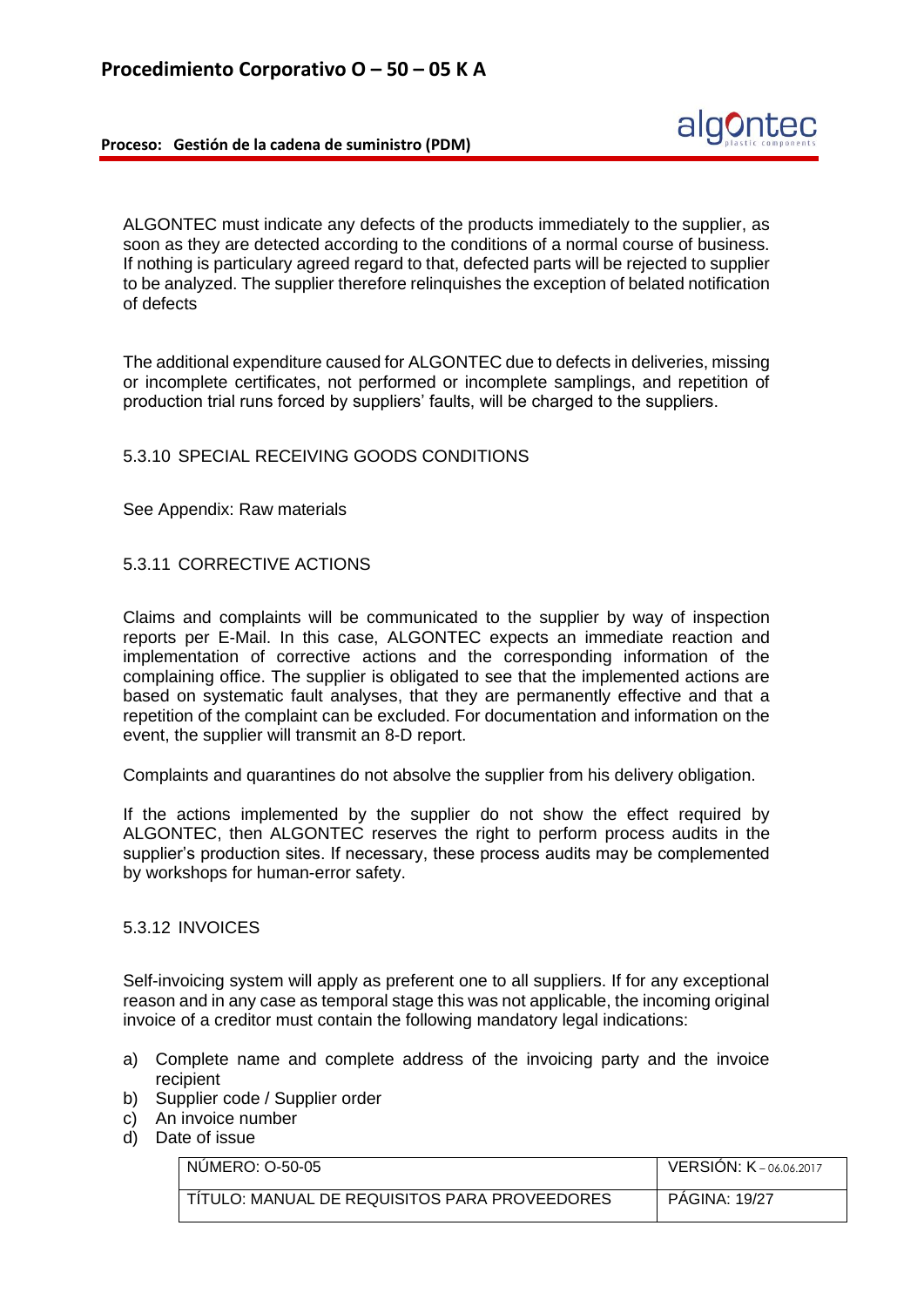

- e) Payment terms and bank details
- f) The quantity and type of delivered objects, or the type of service provided
- g) The applicable racks rate as well as the tax amount for the payment or, in case of a tax exemption, an indication that there is an applicable tax exemption for the delivery or service
- h) Approval / release (if applies)
- i) Price per unit, discounts and total amount
- j) Taxes according applicable laws

In addition, delivery document and order numbers should be indicated on all invoices, as well as conditions of payment and bank data.

#### 5.4 RISKS

#### 5.4.1 LABOR DISPUTES

ALGONTEC expects immediate information regarding imminent labor disputes which might impede the supplier's production and delivery of products and services destined for ALGONTEC.

# 5.4.2 OTHER DISTURBANCES

ALGONTEC expects immediate information on other faults to be expected or that already have occurred (e.g.: technical defects, capacity bottlenecks, quality problems), which might endanger compliance with the supplier's delivery obligation toward ALGONTEC.

Supplier's management is in all cases obligated to prepare emergency plans and implement corrective and preventive actions in such a manner, or coordinate them with ALGONTEC, that the problems may not have any negative effect on the workflow at ALGONTEC.

#### 5.5 SPARE-PARTS SUPPLY

The supplier must respect the needs of ALGONTEC concerning spare parts during the life of the components, maintaining the series price and during the subsequent period that OEM indicates (after completion of the mass production). If requested, the provider must provide maintenance information and technical advice to assist ALGONTEC in the use of spare parts. In the case of the modules and assemblies, the supplier shall provide also the individual components that are part of the modules.

| <b>NUMERO: 0-50-05</b>                        | <b>VERSION: K-06.06.2017</b> |
|-----------------------------------------------|------------------------------|
| TITULO: MANUAL DE REQUISITOS PARA PROVEEDORES | <b>PAGINA: 20/27</b>         |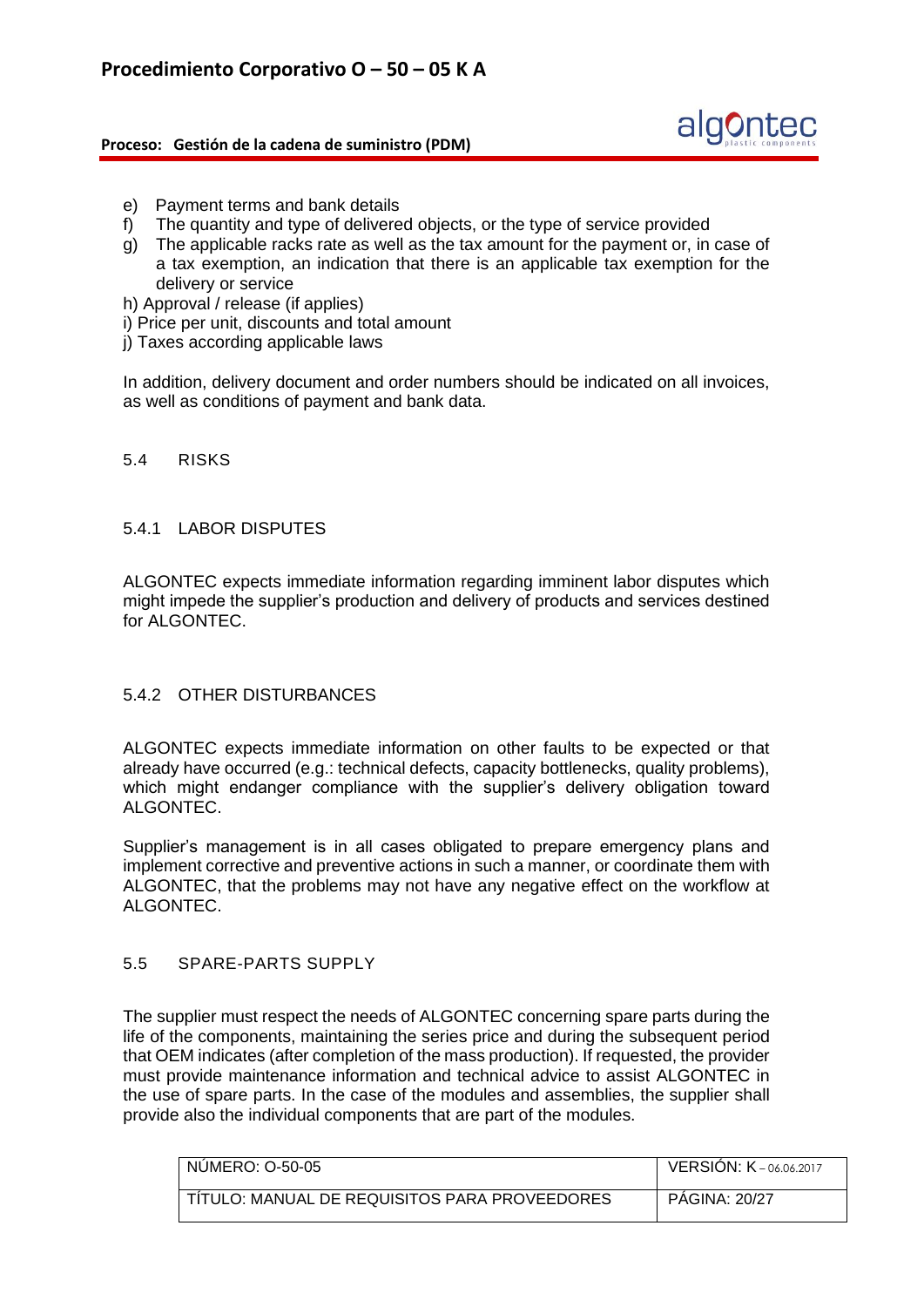

During the term of the spare parts supply period, the Supplier will be obliged to keep in his possession and under his care the molds that ALGONTEC had been able to deliver for the manufacture of parts and/or components.

# 5.6 SOLUTION OF DISPUTES

The supplier must have a procedure for solving quality problems with his sub-suppliers available. This procedure must include regulations for defective material, monitoring of corrective actions, the financial effects and supplier assessment.

In case of claims between a ALGONTEC Plant and Supplier, it will be required to first contacting ALGONTEC Purchasing department.

### 5.7 CONFIDENTIALITY / NONDISCLOSURE

In case of data transfer, a declaration of confidentiality regarding the project will be required to be accepted and signed to the supplier

5.8 GIFTS AND GRATIFICATIONS

High ethical principles are in the mutual interest of ALGONTEC and their suppliers. They are fundamental for a solid business relationship.

ALGONTEC employees are not allowed to accept gifts, money, services at no charge, accommodations, or entertainment from their suppliers.

Please do not offer any of those!

#### 6 REFERENCES

"Purchase Parts Specifications" P-40-35-F03

"Confidentiality Agreement" P-40-35-0-F21

| NUMERO: 0-50-05                               | <b>VERSION: K</b> -06.06.2017 |
|-----------------------------------------------|-------------------------------|
| TITULO: MANUAL DE REQUISITOS PARA PROVEEDORES | <b>PAGINA: 21/27</b>          |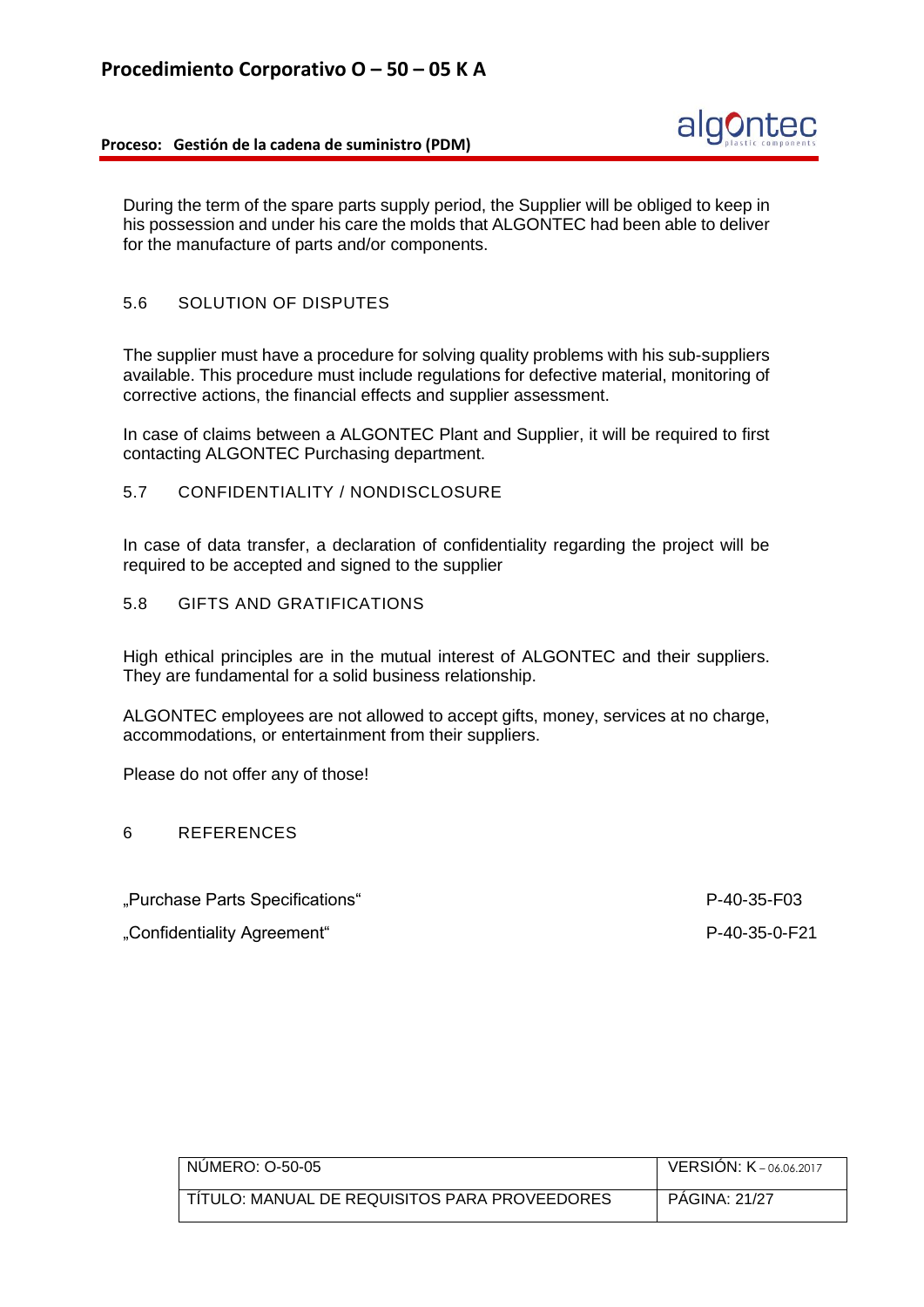

# **Appendix: Purchased parts**

# **1 Sub-suppliers (re: 4.10)**

Any change of sub-suppliers may only occur after authorization by ALGONTEC Purchasing. In this case a new initial sampling is required. In case of non-observance of this requirement, the supplier will incur all possibly resulting costs. Employment of sub-suppliers releases the supplier from his overall responsibility for the production materials to be delivered.

The supplier will commit his sub-suppliers in adequate form to compliance with the requirements of the present manual, and therefore ensure the defect-free quality of hos purchased materials.

ALGONTEC may request documented evidence that the supplier has convinced himself of the effectiveness of the QM system of his sub-suppliers.

# **2 General (re: 5.1.1)**

All inquiries will be in the form specified by the buyer. Only complete quotations will be taken into account. Quotations received after the deadline will not be acknowledged. Oral quotations and quotations by telephone must in all cases be confirmed in writing.

The offer must conform exactly to the tendered scope of services and refer to the requested quantities. Start-up costs will not be accepted.

Production material must be shipped according to the requirements of the receiving plant. The quotation must be broken down as follows:

Part prices incl. packaging handling (A price)

**\_\_\_\_\_\_\_\_\_\_\_\_\_\_\_\_\_\_\_\_\_\_\_\_\_\_\_\_\_\_\_\_\_\_\_\_\_\_\_\_**

- + Packaging costs (container)
- + Transport costs finished product
- = B price (DDP)

Price validity: The price will be valid during the series duration and until the end of the duration of spare-parts supply service, unless price validity has been otherwise stipulated.

The quotation should contain all costs for manufacture, delivery, inspection, and documentation of the part according to ALGONTEC requirements. Prior to submission of the quotation, the supplier must check if all required information is available and if feasibility is given. The quotation must include a detailed cost breakdown.

| NUMERO: 0-50-05                               | <b>VERSION: K-06.06.2017</b> |
|-----------------------------------------------|------------------------------|
| TITULO: MANUAL DE REQUISITOS PARA PROVEEDORES | <b>PAGINA: 22/27</b>         |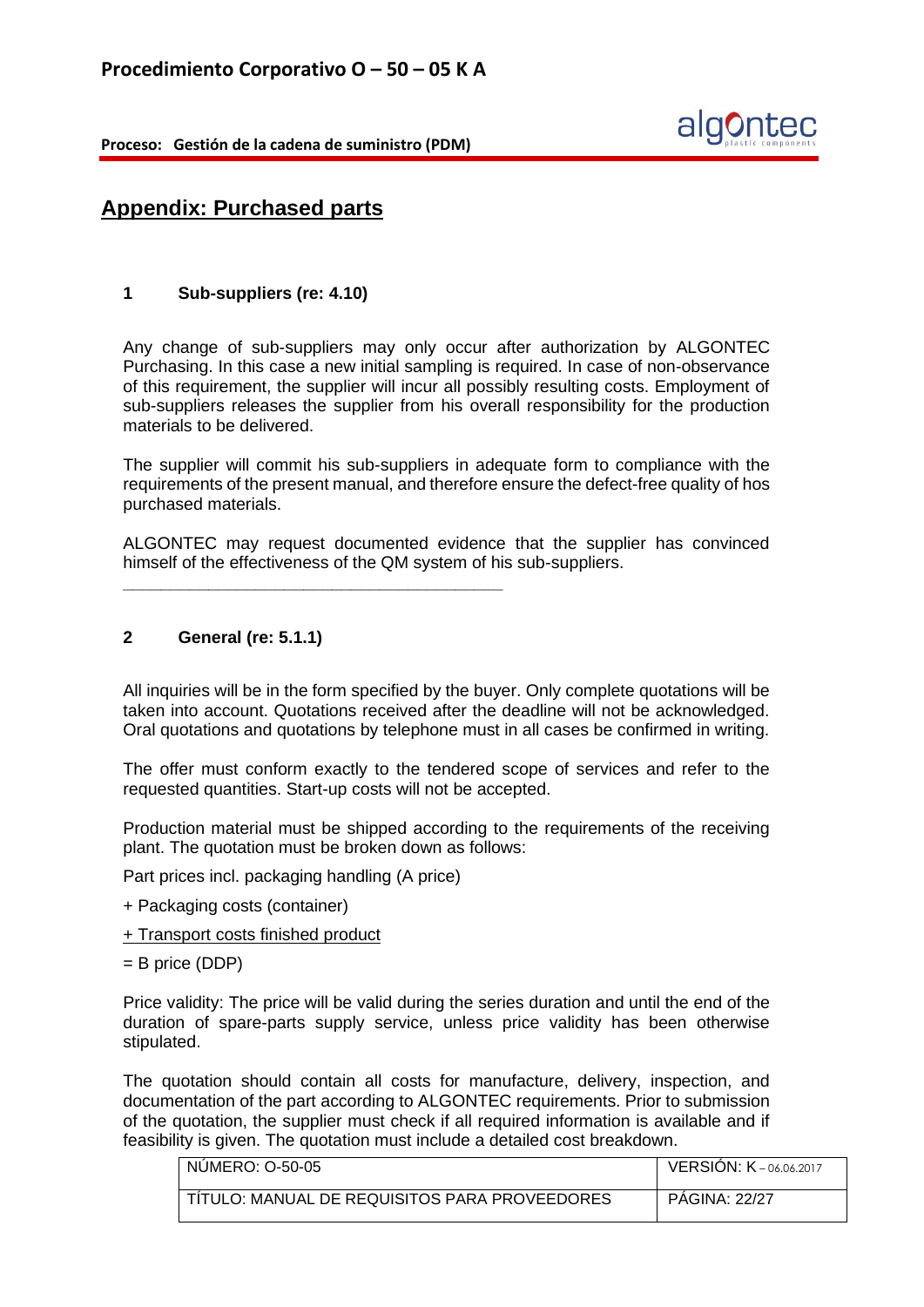

All orders of prototypes, pre-series or serial parts will require sampling / approval of parts prior to start of delivery in the amount agreed upon. All costs related to sampling and approval of parts (e.g.: samplings, matching work, initial sampling, production trials. etc.) will be borne by the supplier.

The quotation must contain a cost breakdown for the manufacture of new molds, production and testing equipment as well as indications of their manufacturers.

All costs caused during duration of the order in relation with the maintenance or upkeep of operational readiness of molds, production and test equipment will be borne by the supplier. Molds, production and test equipment may only be disposed of by ALGONTEC prior express authorization in writing.

# **3 Cost review (re: 5.1.4)**

**\_\_\_\_\_\_\_\_\_\_\_\_\_\_\_\_\_\_\_\_\_\_\_\_\_\_\_\_\_\_\_\_\_\_\_\_\_\_\_\_**

**\_\_\_\_\_\_\_\_\_\_\_\_\_\_\_\_\_\_\_\_\_\_\_\_\_\_\_\_\_\_\_\_\_\_\_\_\_\_\_\_**

ALGONTEC reserves the right to carry out verification of the prices by means of a cost or value analysis. Of all production equipment, drawings with material indications or, if that should not be possible in all cases, photographs with scale indication, which must be made available upon request.

# **4 Molds, testing and production equipment (re: 5.2.5)**

Commissioning of molds, testing and production equipment implies that upon request the manufacturers must be named and the current design documents (drawings, data, etc.) must be made available to ALGONTEC.

On principle, all molds, testing and production equipment must be marked according to ALGONTEC Purchasing as per proprietary right and physically attachable.

Under no circumstances has the supplier the right to use molds, testing or production equipment for the manufacture of parts for other customers, unless ALGONTEC Purchasing has given their express consent in writing.

The supplier commits himself to insure the molds, testing and production equipment that are property of ALGONTEC or their customers, sufficiently against damages and loss of all kinds. The supplier will maintain the molds and testing and production equipment in perfect state. Therefore the supplier will carry out the required repairs and actions of preventive maintenance of these molds and production equipment at his own expense and will substantiate this upon request.

| NUMERO: 0-50-05                               | <b>VERSION: K-06.06.2017</b> |
|-----------------------------------------------|------------------------------|
| TITULO: MANUAL DE REQUISITOS PARA PROVEEDORES | <b>PAGINA: 23/27</b>         |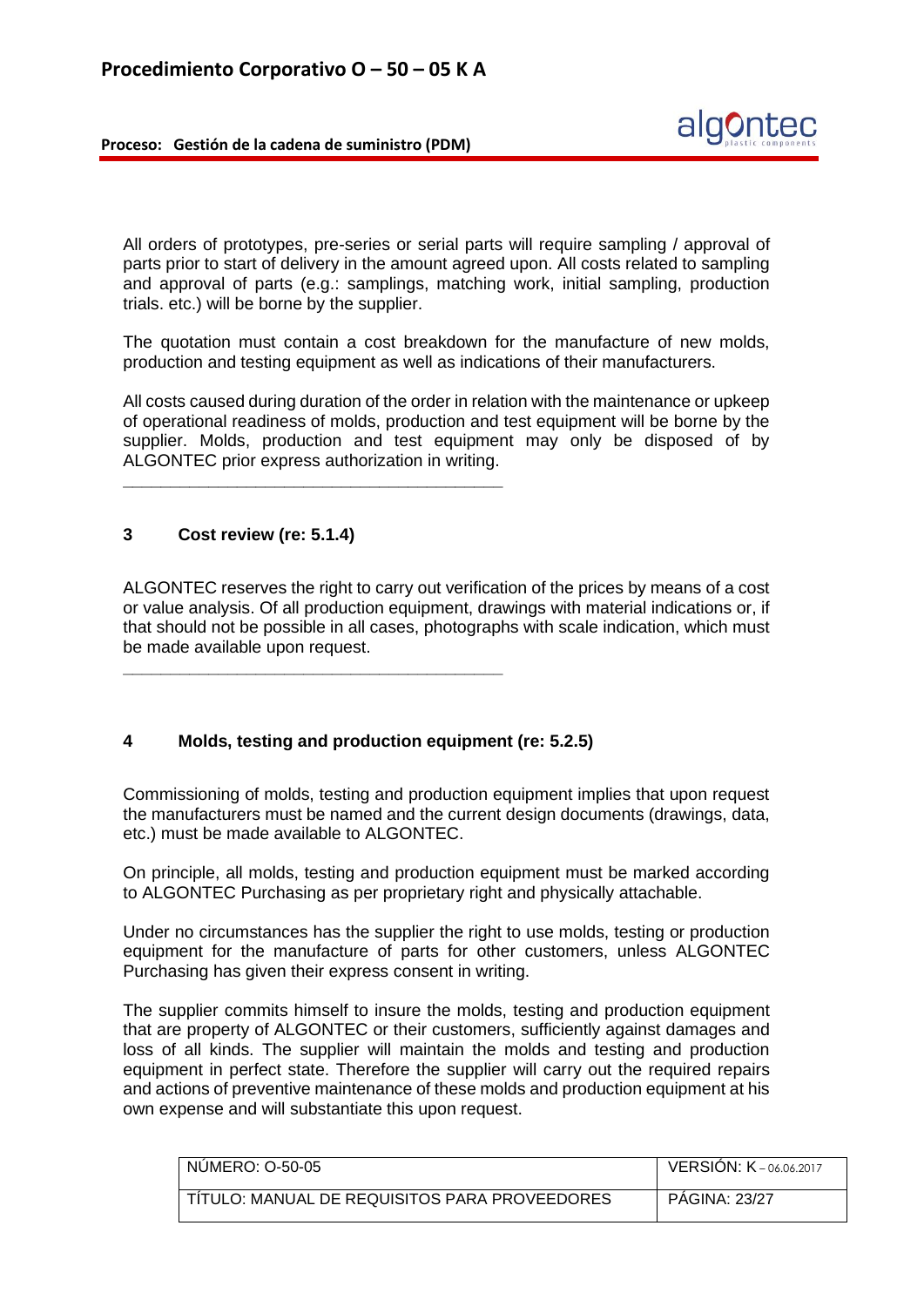



If molds, testing and production equipment should not be used any more after spare part period, the supplier will inform the responsible department of ALGONTEC Purchasing and request respective instructions. Molds and production equipment may only dispose of prior explicit instructions by ALGONTEC Purchasing.

| NUMERO: 0-50-05                               | <b>VERSION: K-06.06.2017</b> |
|-----------------------------------------------|------------------------------|
| TÍTULO: MANUAL DE REQUISITOS PARA PROVEEDORES | <b>PAGINA: 24/27</b>         |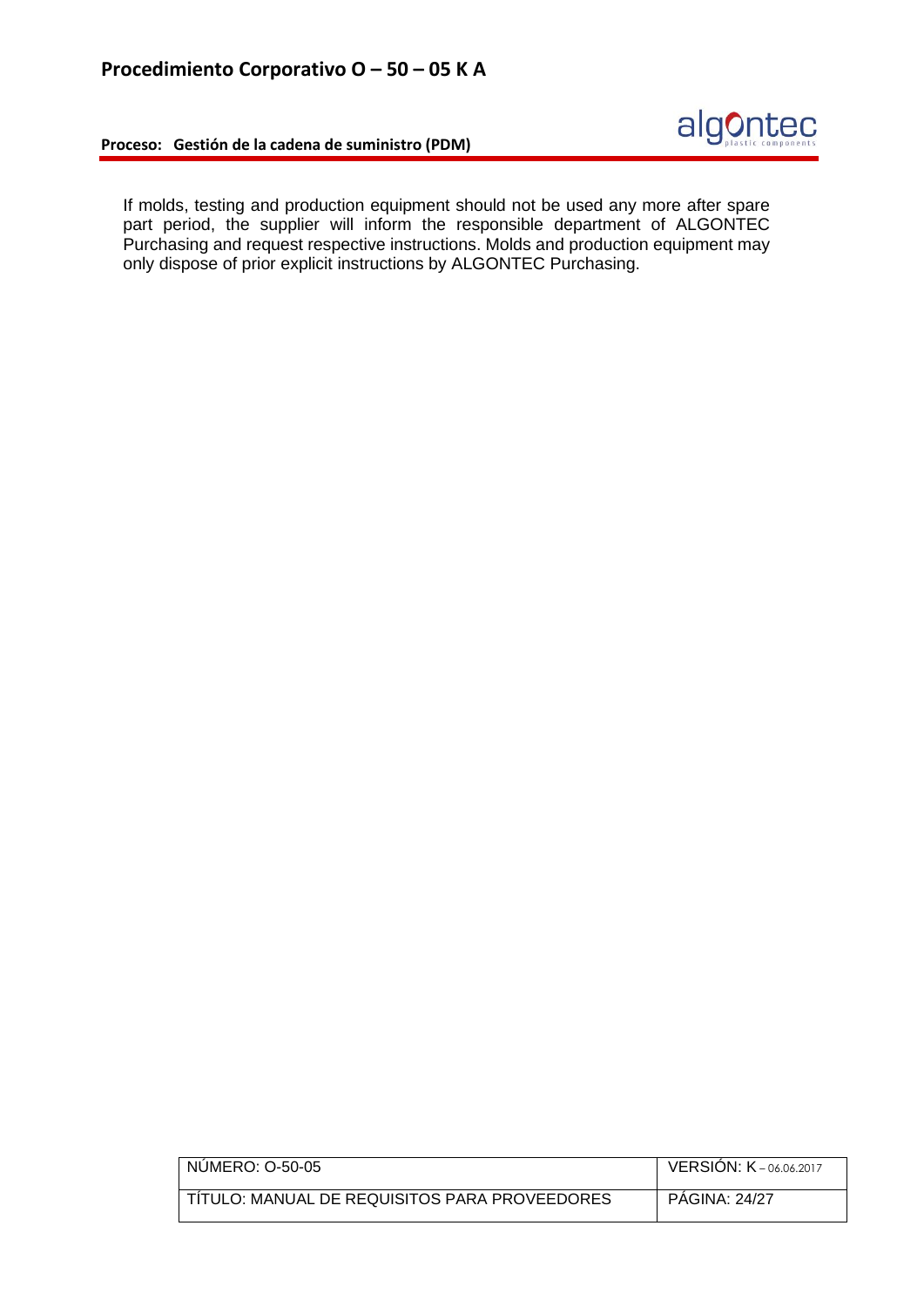

**Appendix: Raw materials (paints, adhesives, granulates, etc.)**

#### **1 Sub-suppliers (re: 4.10)**

Change of sub-suppliers may only revise prior authorization by ALGONTEC Purchasing (see Appendix: Purchased parts). In this case new initial sampling is required. In case of non-observance of this requirement, the supplier will incur all possibly resulting costs. Employments of sub-suppliers release the supplier from his overall responsibility for the production materials to be delivered.

The supplier will commit his sub-suppliers in adequate form to compliance with the requirements of the present manual and thus ensure the fault-free state of his purchased materials.

ALGONTEC may request from their suppliers documented proof that the supplier has convinced himself of the effectiveness of the QM system of their sub-suppliers.

# **2 General (re: 5.1.1)**

All inquiries will be in the form specified by the buyer. Only complete quotations will be taken into account. Quotations received after the deadline will not be acknowledged. Oral quotations and quotations by telephone must in all cases be confirmed in writing.

The offer must conform exactly to the tendered scope of services and refer to the requested quantities. Start-up costs will not be accepted.

Production material must be shipped according to the requirements of the receiving plant. The quotation must be broken down as follows:

Part prices incl. packaging handling (A price)

**\_\_\_\_\_\_\_\_\_\_\_\_\_\_\_\_\_\_\_\_\_\_\_\_\_\_\_\_\_\_\_\_\_\_\_\_\_\_\_\_**

- + Packaging costs (container)
- + Transport costs finished product
- $=$  B price (DDP)

Price validity: Price will be the same durting the entire series duration and until the end of the series period, including duration of spare-parts service, unless price validity has been otherwise stipulated.

The quotation must include all costs for the manufacture and delivery of the part according to the requirements of ALGONTEC. Prior to submission of the quotation, the supplier must check if all required information is available and if feasibility is given.

| NUMERO: 0-50-05                                        | <b>VERSION: K-06.06.2017</b> |
|--------------------------------------------------------|------------------------------|
|                                                        |                              |
| <u>I TITULO: MANUAL DE REQUISITOS PARA PROVEEDORES</u> | <b>PAGINA: 25/27</b>         |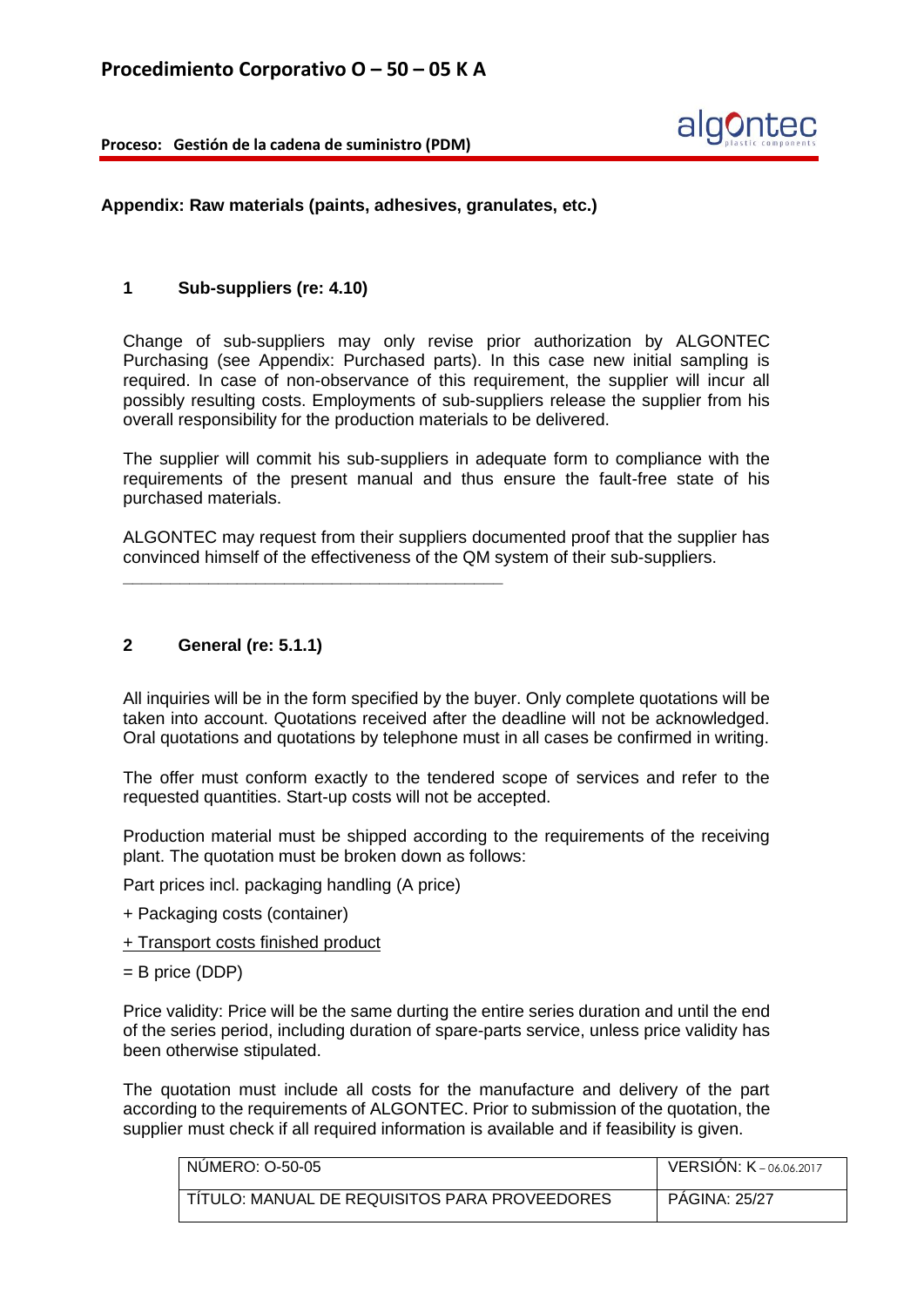

All orders of prototypes, pre-series or serial parts will require sampling / approval of parts prior to start of delivery in the amount agreed upon. All costs related to sampling and approval of parts (e.g.: samplings, matching work, initial sampling, production trials. etc.) will be borne by the supplier.

All costs resulting in the context of maintenance or upkeep of operational readiness of molds and production and testing equipment during validity of the order will be borne by the supplier.

**\_\_\_\_\_\_\_\_\_\_\_\_\_\_\_\_\_\_\_\_\_\_\_\_\_\_\_\_\_\_\_\_\_\_\_\_\_\_\_\_**

**\_\_\_\_\_\_\_\_\_\_\_\_\_\_\_\_\_\_\_\_\_\_\_\_\_\_\_\_\_\_\_\_\_\_\_\_\_\_\_\_**

**\_\_\_\_\_\_\_\_\_\_\_\_\_\_\_\_\_\_\_\_\_\_\_\_\_\_\_\_\_\_\_\_\_\_\_\_\_\_\_\_**

# **3 Review of costs (re: 5.1.4)**

ALGONTEC reserves the right to review at least once per year the competitiveness of prices by means of RFQ.

#### **4 General requirements for the delivery of raw materials (re: 5.3.8)**

Plastic or paints and paint systems must conform in their material and technical characteristics in the finished part to the corresponding specifications and / or the deviating requirements of our customers. For this reason, they must be manufactured and process able in normal standard processes.

Paints will be adjusted by the manufacturer to the processing conditions in ALGONTEC paint lines. This may not cause any additional costs for ALGONTEC. Deviations from the processes above described must be stipulated in writing.

Initial sampling release for serial delivery is subject to the material release of the products thus manufactured.

### **5 Special receiving conditions for products with lot release obligation (re: 5.3.10)**

In the case of production materials with lot-related advance release, the merchandise will be receive if a positive advance release of the lot by ALGONTEC exists and the lot complies with the conditions mentioned below. Advance samples must be delivered with quality test certificates. Between advance release of the lot and initial delivery, a period of 3 months may not be exceeded.

Receipt of merchandise with limited storage capability will be realized when the following conditions exist:

| NUMERO: 0-50-05                               | <b>VERSION: <math>K - 06,06,2017</math></b> |
|-----------------------------------------------|---------------------------------------------|
|                                               |                                             |
| TÍTULO: MANUAL DE REQUISITOS PARA PROVEEDORES | <b>PAGINA: 26/27</b>                        |
|                                               |                                             |